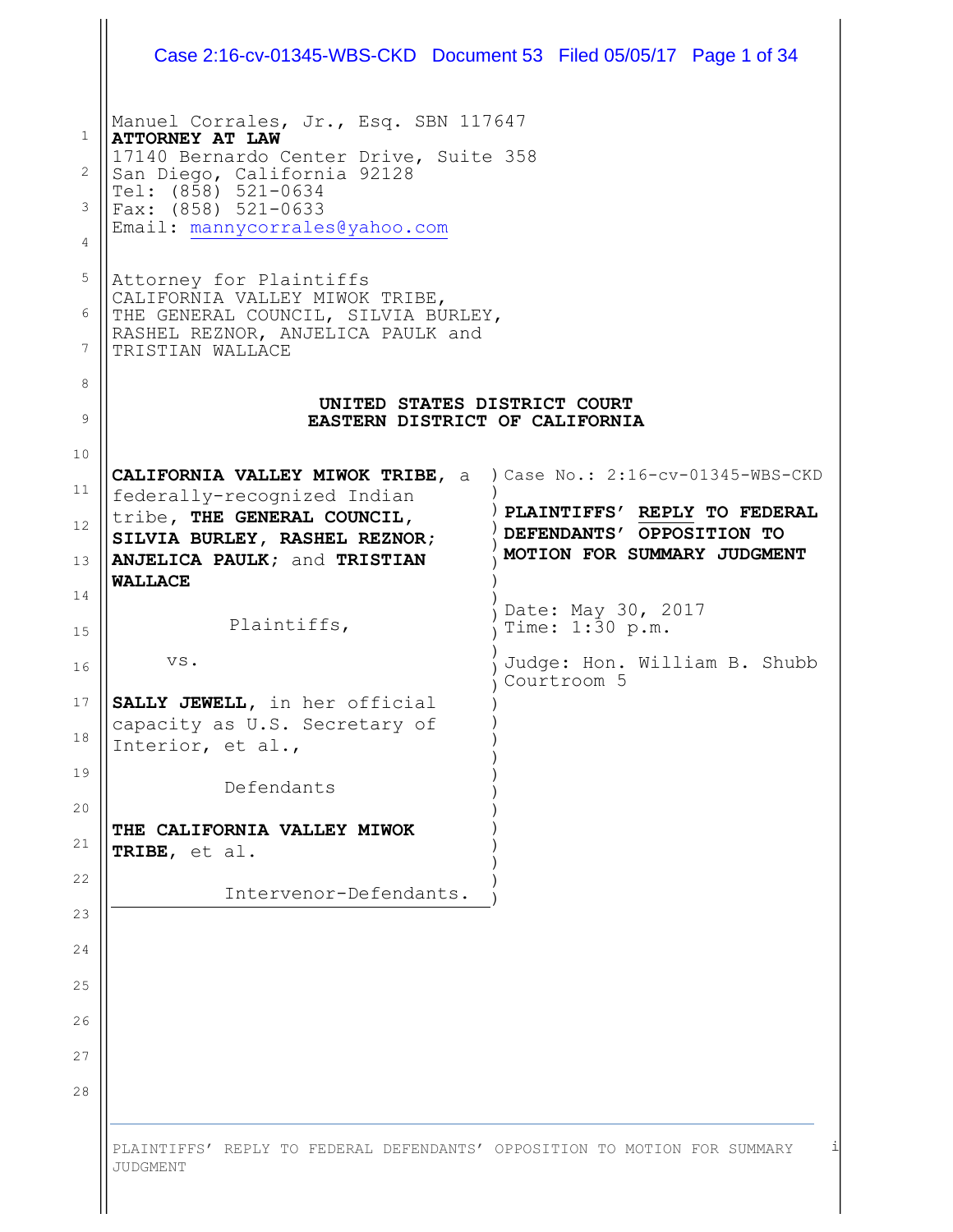### Case 2:16-cv-01345-WBS-CKD Document 53 Filed 05/05/17 Page 2 of 34

#### **TABLE OF CONTENTS**

1

| $\mathbf{2}^{\prime}$ |    |                                                                                        |   |
|-----------------------|----|----------------------------------------------------------------------------------------|---|
| 3                     | Ι. | THE THREE CRITICAL DOCUMENTS  1                                                        |   |
| 4                     |    | II. THE AS-IA'S 2015 DECISION REMAINS                                                  |   |
| 5                     |    | ERRONEOUS AS A MATTER OF LAW, BECAUSE<br>IT IS BASED ON DIXIE'S TIME-BARRED            |   |
| 6                     |    | CHALLENGE OF THE 1998 RESOLUTION  1                                                    |   |
| $7\phantom{.0}$       |    | III. THE AS-IA 2011 DECISION DID NOT                                                   |   |
| 8                     |    | DECIDE ANY ISSUE RELATIVE TO THE<br>VALIDITY OF THE 1998 RESOLUTION  6                 |   |
| 9                     |    | IV. THERE IS NO BASIS TO CONCLUDE THAT                                                 |   |
| 10                    |    | THE 1998 RESOLUTION WAS INVALID AT                                                     |   |
| 11                    |    | THE TIME IT WAS ADOPTED  8                                                             |   |
| 12                    |    | A. THE 1971 PROBATE ORDER LIMITED<br>MEMBERSHIP TO THOSE RESIDING ON                   |   |
| 13                    |    | THE SHEEPRANCH RANCHERIA CONSISTENT<br>WITH BIA POLICY                                 | 8 |
| 14                    |    |                                                                                        |   |
| 15                    |    | B. THE 1971 PROBATE ORDER VESTED MABEL<br>DIXIE AND HER HEIRS THAT RESIDED ON          |   |
| 16                    |    | THE SHEEPRANCH WITH THE SOLE AUTHORITY<br>TO ORGANIZE THE TRIBE AND ENROLL MEMBERS  10 |   |
| 17                    |    | C. WHEN THE 0.92 ACRE LOT WAS PURCHASED                                                |   |
| 18                    |    | FOR THE 12 OR 13 SHEEPRANCH INDIANS,                                                   |   |
| 19                    |    | THE BAND BECAME A "TRIBE" AND HAD<br>THE RIGHT TO ORGANIZE AND DEFINE ITS              |   |
| 20                    |    | MEMBERS TO INCLUDE "NON-RESIDENTS"  14                                                 |   |
| 21                    |    | D. WHETHER THE GENERAL COUNCIL ESTABLISHED                                             |   |
| 22                    |    | UNDER THE 1998 RESOLUTION WAS<br>"PREPARATORY" TO "RE-ORGANIZING" AN                   |   |
| 23                    |    | IRA GOVERNMENT IS IRRELEVANT, IN                                                       |   |
| 24                    |    | LIGHT OF 25 U.S.C. \$476(h)  18                                                        |   |
| 25                    |    | E. THE ELIGIBLE GROUP SYSTEM IS UNLAWFUL  21                                           |   |
| 26                    |    | F. THERE IS NO ISSUE OR CLAIM<br>PRECLUSION BARRING PLAINTIFFS'                        |   |
| 27                    |    |                                                                                        |   |
| 28                    |    | 1. The issues are not identical 21                                                     |   |
|                       |    |                                                                                        |   |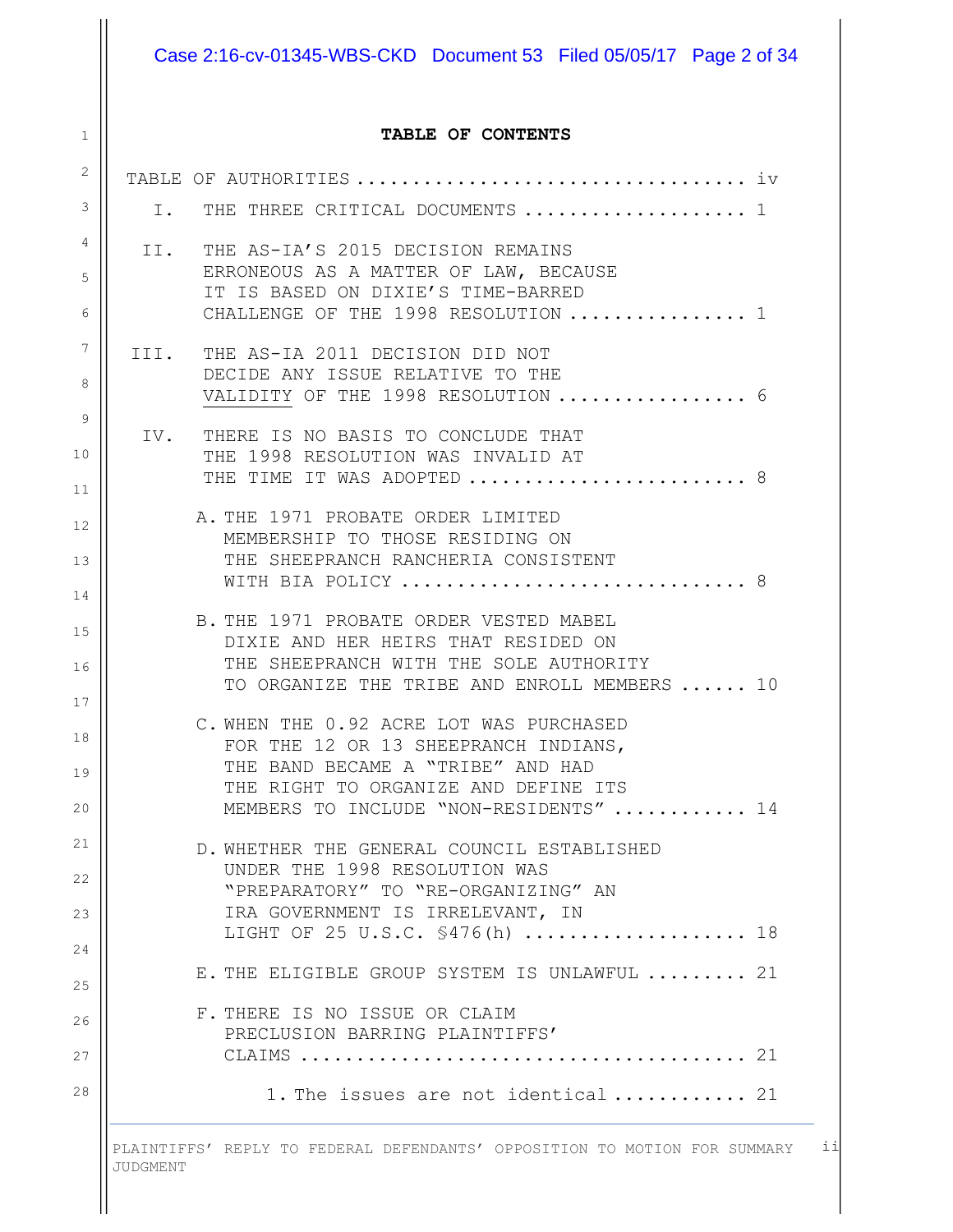|    | Case 2:16-cv-01345-WBS-CKD Document 53 Filed 05/05/17 Page 3 of 34  |
|----|---------------------------------------------------------------------|
|    | 2. No final judgment as to Miwok III  22                            |
|    | 3. There is no res judicata,                                        |
|    | because the prior litigation<br>did not involve the same claims  23 |
|    | 4. No final judgment as to Miwok III  23                            |
|    | G. DIXIE AND EVERONE'S FRAUD                                        |
|    | RELATIVE TO THE FABRICATED<br>LEADERSHIP DISPUTE IS HIGHLY          |
|    |                                                                     |
|    | H. IN 1998, INDIAN LAW DID NOT                                      |
|    | REQUIRE DIXIE TO ORGANIZE THE<br>TRIBE IN ANY PARTICULAR MANNER  24 |
| V. | JUDICIAL REVIEW UNDER THE                                           |
|    | ADMINISTRATIVE PROCEDURE ACT 26                                     |
|    |                                                                     |
|    |                                                                     |
|    |                                                                     |
|    |                                                                     |
|    |                                                                     |
|    |                                                                     |
|    |                                                                     |
|    |                                                                     |
|    |                                                                     |
|    |                                                                     |
|    |                                                                     |
|    |                                                                     |
|    |                                                                     |
|    |                                                                     |
|    |                                                                     |
|    |                                                                     |
|    |                                                                     |

 $\mathop{\rm II}\nolimits$ 

iii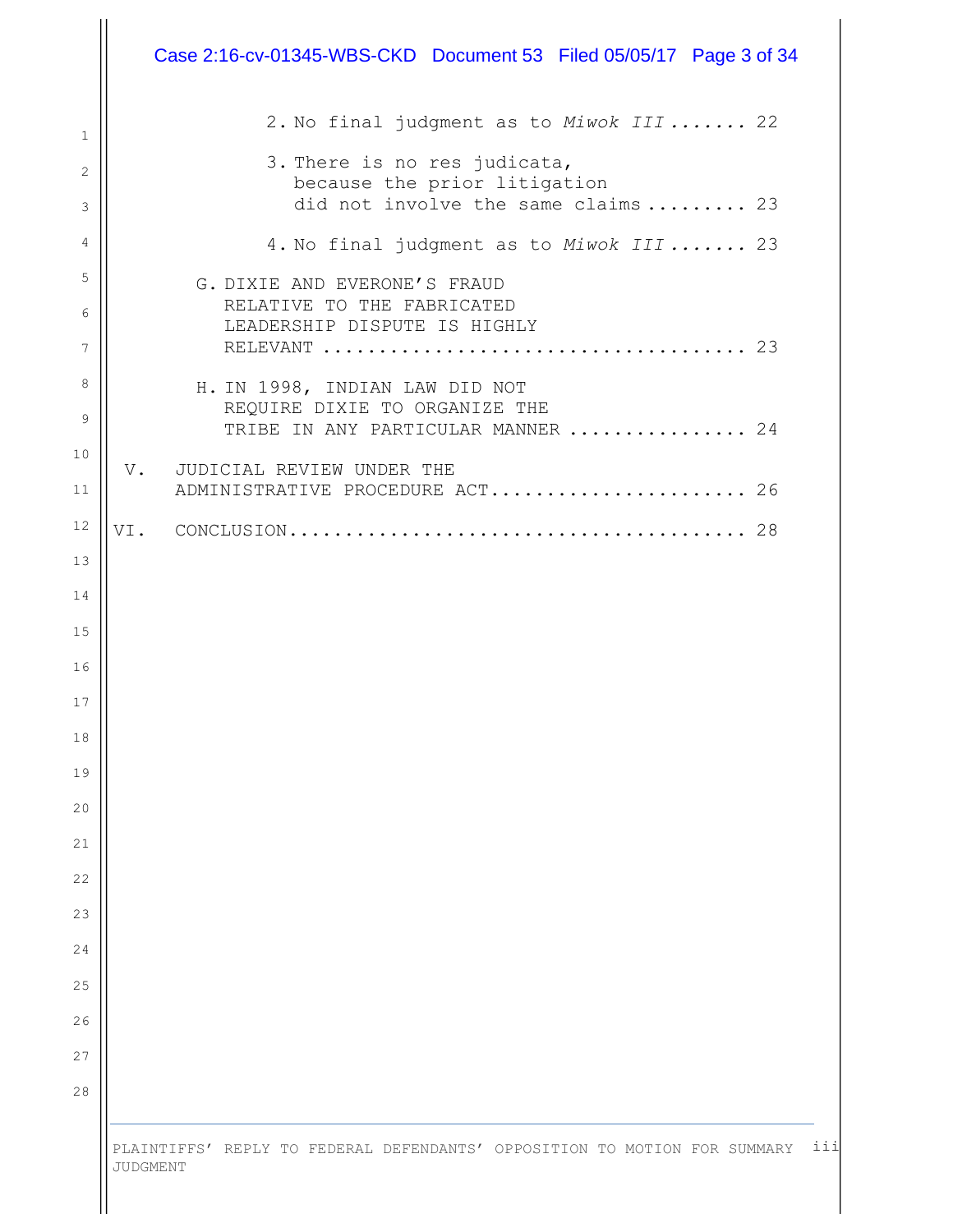#### Case 2:16-cv-01345-WBS-CKD Document 53 Filed 05/05/17 Page 4 of 34

#### **TABLE OF AUTHORITIES**

#### CASES

1

2 3 4 5 6 7 8 9 10 11 12 13 14 15 16 17 18 19 20 21 22 23 24 25 26 27 28 Alan-Wilson v. Sacramento Area Dir. (1997) 30 IBIA 241, 255 ............................9-11, 16 Allen v. McCurry (1980) 449 U.S. 90, 94, 101 S.Ct. 411 66 L.Ed.2d 308 ........................................ 22 Butte County, Cal. V. Hogen (D.C. Cir. 2010) 613 F.3d 190, 194 ...................28 California Valley Miwok Tribe v. Jewell (U.S.D.C. 2013) 5 F.Supp.3d 86, 100 .............1, 3, 22 California Valley Miwok Tribe v. Pacific Regional Director (Jan. 28, 2010) 51 IBIA 103, 120 .....................7, 9 Citizens to Preserve Overton Park v. Volpe (1971) 401 U.S. 402, 416 .............................27 Dodd v. Hood River County  $(9<sup>th</sup> Cir. 1998)$  136 F.3d 1219, 1224-1225................22 Duncan v. Andrus (N.D.Cal.1977) 517 F.Supp. 1 .........................12 Fallon Pauite-Shoshone Tribe v. U.S. Bureau of Land Management (D. Nev. 2006) 455 F.Supp.2d 1207, 1223-1224 .........28 Greater Boston Television Corp. v. FCC (D.C. Cir. 1970) 444 F.2d 841, 852 ...................27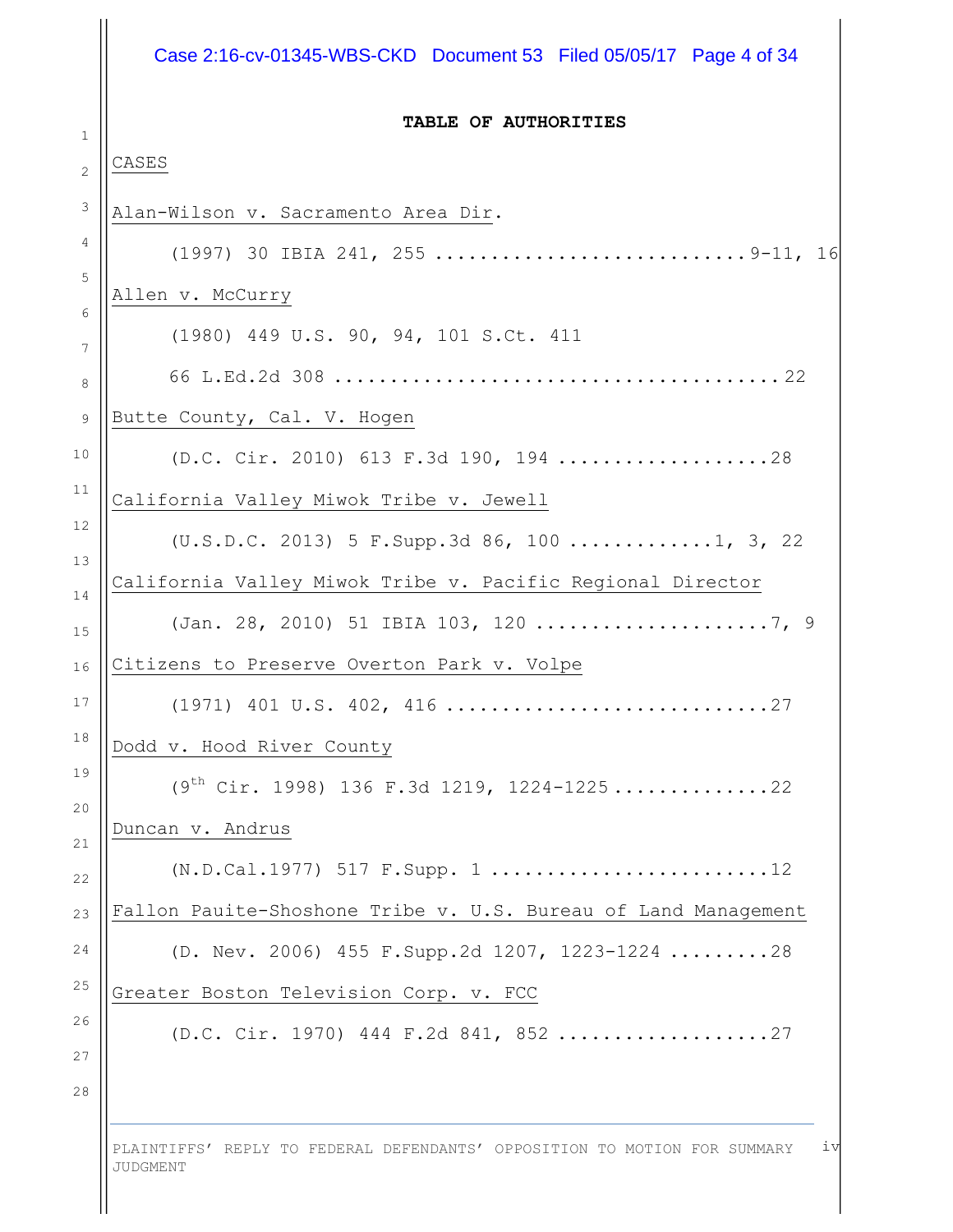# Case 2:16-cv-01345-WBS-CKD Document 53 Filed 05/05/17 Page 5 of 34

 $H_0$  reduced v.  $H_0$ 

| Hardwick v. U.S.                                                          |
|---------------------------------------------------------------------------|
| (Dec. 22, 1983) Civ. No. C-79-1710 12-13                                  |
| Hardwick v. U.S.                                                          |
| $(N.D.Cal. 2012) 2012 WL 6524600      2, 11$                              |
| In re Palmer                                                              |
| $(9th Cir. 2000) 207 F.3d 566, 568$ 22                                    |
| Jicarilla Apache Nation v. DOI                                            |
| (D.C. Cir. 2010) 613 F.3d 1112, 1119 27                                   |
| Joint Tribal Council of the Passamaquoddy Tribe v. Morton                 |
| $(1^{st}$ Cir. 1975) 528 F.2d 370, 37615                                  |
| Marsh v. Oregon Natural Resources Council                                 |
|                                                                           |
| Mashpee Tribe v. New Seabury Corp                                         |
| $(1^{st}$ Cir. 1979) 592 F.2d 57515                                       |
| Montoya v. United States                                                  |
|                                                                           |
| Motor Vehicles Mfrs. Assn.                                                |
| .28<br>463 U.S. at 43.                                                    |
| Muwekma Ohlone Tribe v. Salazar                                           |
|                                                                           |
| New York v. Shinnecock Indian Nation                                      |
| $(E.D.N.Y.2005)$ 400 $F.Supp.2d$ 486, 487-90 15                           |
| Owens v. Kaiser Found. Health Plan, Inc.                                  |
| $(9th Cir. 2001) 244 F.3d 708, 71323$                                     |
| PLAINTIFFS' REPLY TO FEDERAL DEFENDANTS' OPPOSITION TO MOTION FOR SUMMARY |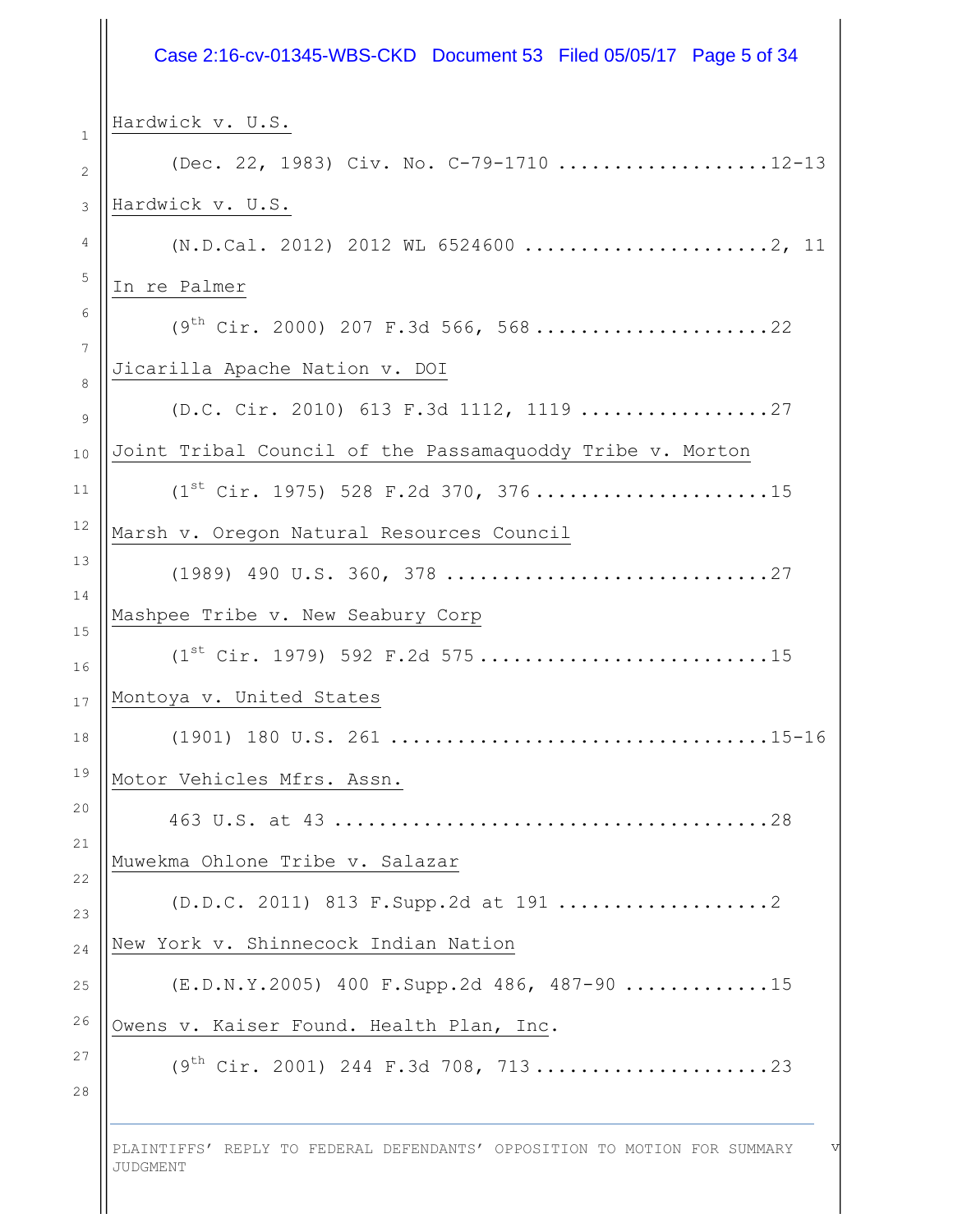|                      | Case 2:16-cv-01345-WBS-CKD Document 53 Filed 05/05/17 Page 6 of 34 |
|----------------------|--------------------------------------------------------------------|
| $\mathbf{1}$         | Petroleum Communications, Inc. v. F.C.C.                           |
| 2                    | (D.C. Cir. 1994) 22 F.3d 1164, 1172 27                             |
| 3                    | Ransom v. Babbitt                                                  |
| 4                    |                                                                    |
| $\overline{5}$       | SEC v. Chenery Corp.                                               |
| 6                    | $(1947)$ 332 U.S. 194, 196 28                                      |
| $7\phantom{.0}$<br>8 | Smith v. U.S.                                                      |
| 9                    | (N.D.Cal.1978) 515 F.Supp. 56 11-12                                |
| 10                   | Stanton v. D.C. Court of Appeals                                   |
| 11                   | (D.C. Cir. 1997) 127 F.3d 72, 78 23                                |
| 12                   | Wind River Min. Corp. v. U.S.                                      |
| 13                   | $(9th Cir. 1991) 946 F.2d 710, 7132$                               |
| 14                   | Wolfchild v. U.S.                                                  |
| 15<br>16             | (2011) 101 Fed.Cl. 54, 68 15                                       |
| 17                   |                                                                    |
| 18                   | OTHER AUTHORITIES                                                  |
| 19                   |                                                                    |
| 20                   | $9, 18 - 20, 22, 26$                                               |
| 21                   |                                                                    |
| 22<br>23             |                                                                    |
| 24                   |                                                                    |
| 25                   | Administrative Procedure Act, 5 U.S.C \$706  26-27                 |
| 26                   | COHEN'S HANDBOOK OF FEDERAL INDIAN LAW, 2012 ed.  15, 19-          |
| 27                   | $20, 24 - 26$                                                      |
| $2\,8$               |                                                                    |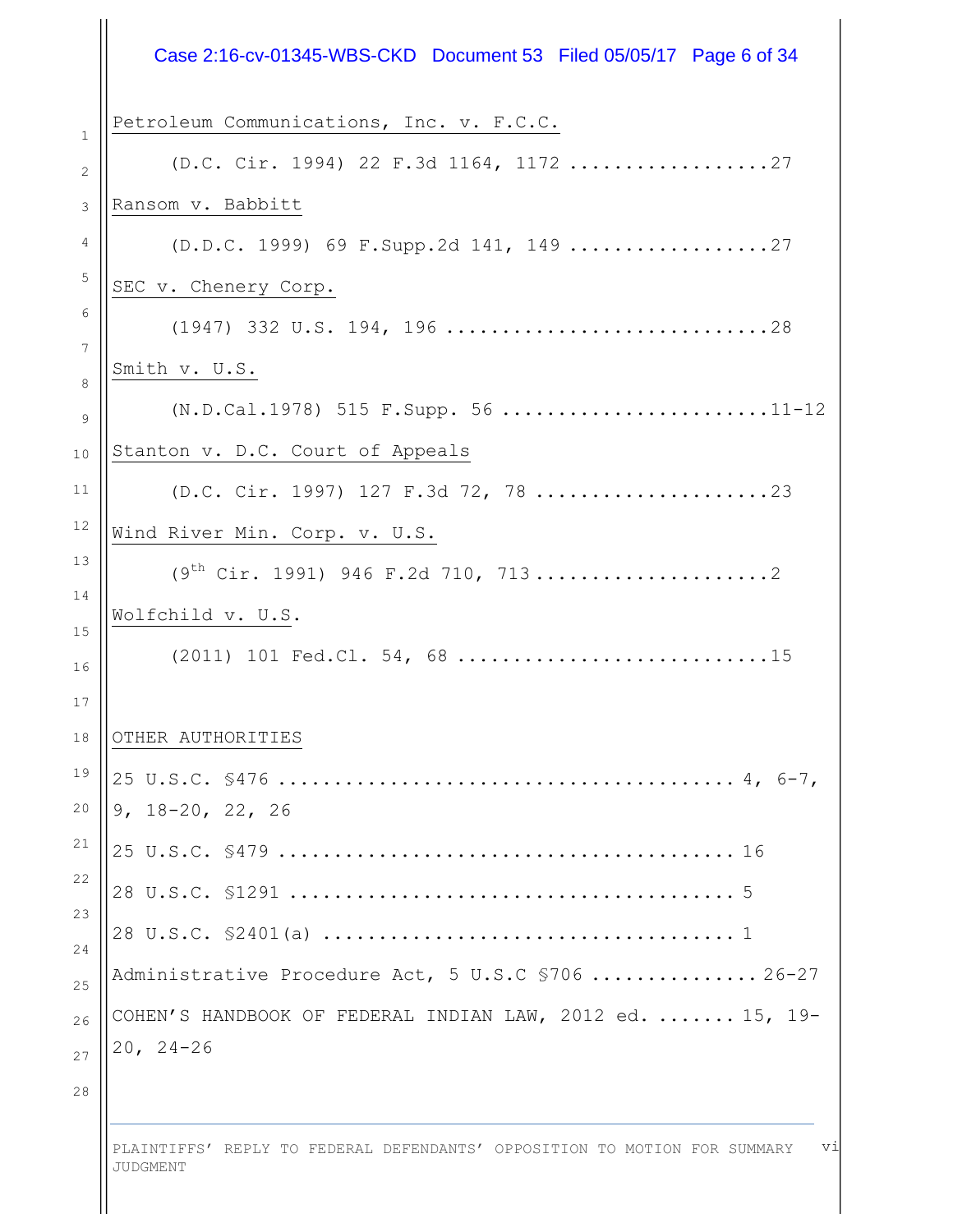#### Case 2:16-cv-01345-WBS-CKD Document 53 Filed 05/05/17 Page 7 of 34

Plaintiffs CALIFORNIA VALLEY MIWOK TRIBE ("the Tribe" or "the Miwok Tribe"), THE GENERAL COUNCIL, SILVIA BURLEY ("Burley"), RASHEL REZNOR ("Rashel"), ANJELICA PAULK ("Angelica"), and TRISTIAN WALLACE ("Tristian") (collectively "the Burley Faction"), submit the following Memorandum of Points and Authorities in **Reply** to the Federal Defendants' Opposition to Plaintiffs' Motion for Summary Judgment.

#### **I.**

#### **THE THREE CRITICAL DOCUMENTS**

Plaintiffs' arguments center around the following three critical documents that the Court should review and refer to in connection with these motions. They are as follows:

1. The AS-IA Larry Echo Hawk's August 31, 2011 Decision (CVMT-2011-002049-2057);

2. The U.S. District Court's Order granting the Dixie Faction's motion for summary judgment and remanding to the AS-IA for reconsideration of his August 31, 2011 Decision (CVMT v. Jewell (D.D.C.2013) 5 F.Supp.3d 86); and

3. The AS-IA Kevin Washburn's December 30, 2015 Decision (CVMT-2017-001397-1403).

#### **II.**

#### **THE AS-IA'S 2015 DECISION REMAINS ERRONEOUS AS A MATTER OF LAW, BECAUSE IT IS BASED ON DIXIE'S TIME-BARRED CHALLENGE OF THE 1998 RESOLUTION**

The fundamental flaw in the AS-IA's 2015 Decision is that it is based on Dixie's untimely challenge of the validity of the 1998 Resolution establishing the Tribe's General Council. The Dixie Faction's only response to this glaring error, and that of the Federal Defendants', is that the six-year statute of limitations under 28 U.S.C. §2401(a) only applies to "claims" made against the U.S. government and does not apply to "arguments made to federal agency officials or to decisions made

PLAINTIFFS' REPLY TO FEDERAL DEFENDANTS' OPPOSITION TO MOTION FOR SUMMARY JUDGMENT

1

27

28

1

2

3

4

5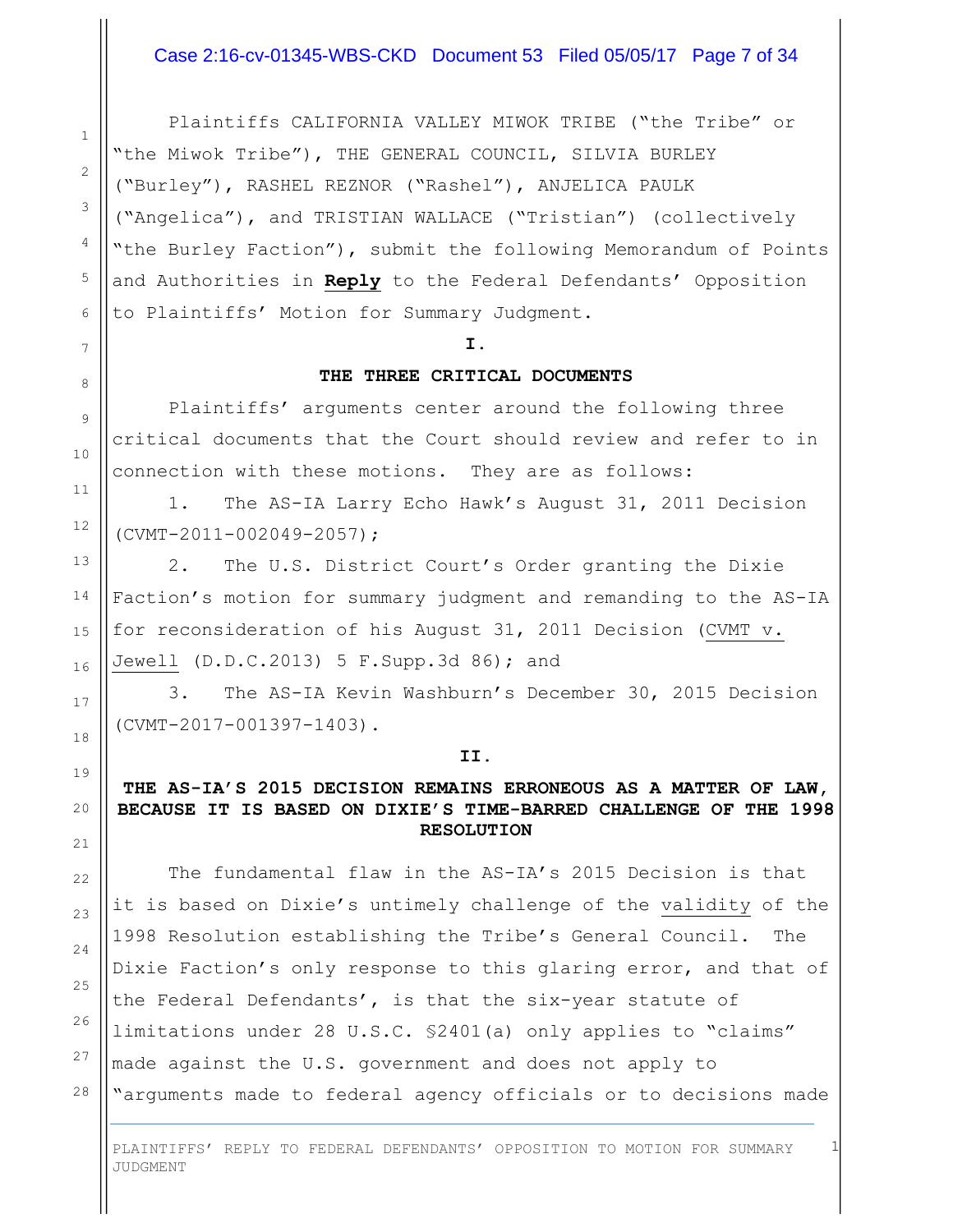#### Case 2:16-cv-01345-WBS-CKD Document 53 Filed 05/05/17 Page 8 of 34

to those officials." (Page 9, Dixie Faction Opposition, lines 8- 9; page 8, Federal Defendants' Opposition). This contention is without merit and is not supported by any authority.

As pointed out in Plaintiffs' motion papers, actions for review of final agency actions brought under the Administrative Procedure Act ("APA") are in fact subject to a **six-year** statute of limitations. Wind River Min. Corp. v. U.S. (9<sup>th</sup> Cir. 1991) 946 F.2d 710, 713; see Muwekma Ohlone Tribe v. Salazar (D.D.C.2011) 813 F.Supp.2d 170, 191 (holding that the Tribe's claims under the APA against the Department of Interior for terminating its tribal status was barred by the six-year statute of limitations under 28 U.S.C. §24019(a)); see also Hardwick v. U.S. (N.D.Cal.2012) 2012 WL 6524600 (Plaintiff's challenge of the legitimacy and **validity** of the **Tribe's governing body** was held barred by the six-year statute of limitations).

As stated, the issue of the validity of the 1998 Resolution was only first raised and tendered by the Dixie Faction on January 24, 2011, when they filed a lawsuit in federal court challenging the AS-IA's December 2010 Decision which was vacated sua sponte and reaffirmed by the AS-IA's August 2011 Decision. When that occurred, the Dixie Faction amended their complaint on October 17, 2011, re-alleging the same claims that the 1998 Resolution establishing the General Council was invalid, because potential members in the surrounding community (i.e., the descendants of the 12 or 13 Indians identified in the 1915 census who lived in the Sheepranch area) did not participate in its organization. (AR-CVMT-2017-000023). Over the Burley Faction's objection (Plaintiff's RJN No. "8," AR-CVMT-2017- 000762), the U.S. District Court entertained and ruled on this untimely challenge, and ultimately concluded that the AS-IA's 2011 Decision was "remiss" in "assuming that the General Council" established under then 1998 Resolution "is a duly

28

1

2

3

4

5

6

7

8

9

PLAINTIFFS' REPLY TO FEDERAL DEFENDANTS' OPPOSITION TO MOTION FOR SUMMARY JUDGMENT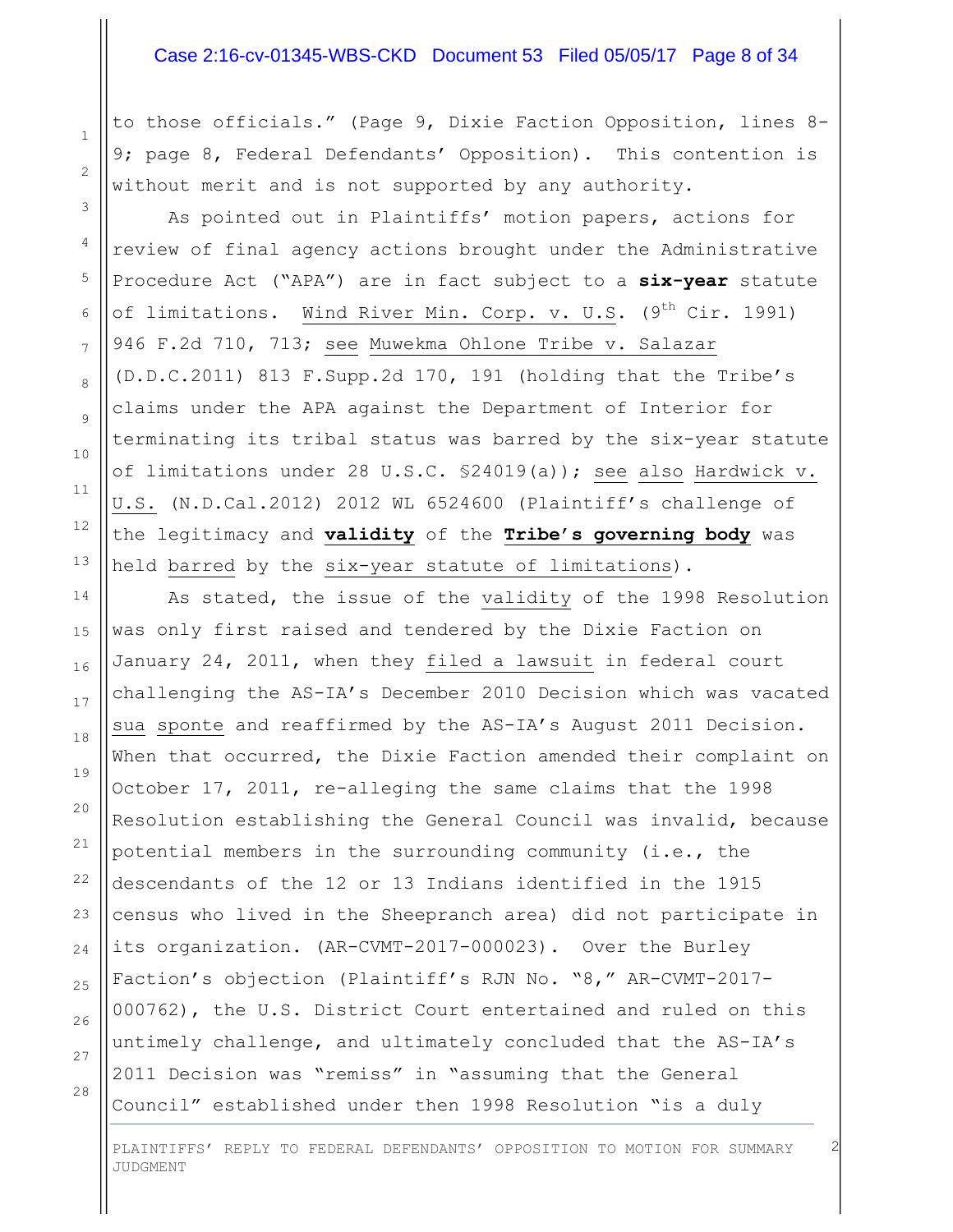#### Case 2:16-cv-01345-WBS-CKD Document 53 Filed 05/05/17 Page 9 of 34

constituted government" "without addressing the validity of the General Council." CVMT v. Jewell (D.D.C.2013) 5 F.Supp.3d 86, 96, 99. Upon remand, the AS-IA then, "reconsidered" its Decision "consistent with the terms of [the Court's Order]" (CVMT v. Jewell, supra at 101), and concluded that the 1998 Resolution was invalid, because it did not consist of "valid" representatives of the Tribe. He stated:

1

2

3

4

5

6

7

8

9

10

11

12

13

14

15

16

17

18

19

20

21

22

23

24

25

26

27

28

"[T]he people who approved the 1998 Resolution (Mr. Dixie, Ms. Burley, and possibly Ms. Burley's daughter Rashel Reznor) are not a majority of those eligible to take part in the reorganization of the Tribe. Accordingly, I cannot recognize the **actions** to establish a tribal governing structure taken pursuant to the 1998 Resolution..." (Emphasis added).

(CVMT-2017-001401, AS-IA 2015 Decision, page 5). By not recognizing the "actions" taken by Dixie, Burley and Reznor in drafting and adopting the 1998 Resolution, the AS-IA was making a determination that those actions were invalid and thus the 1998 Resolution was invalid.

While it is true that the Bureau of Indian Affairs ("BIA") and the Department of Interior ("DOI") went back and forth over the years in recognizing Burley as Chairperson of the Tribe (at one time calling her a "person of authority," CVMT-2011-001691), they never ruled or determined that the General Council was invalid, because it purportedly did not involve potential members in the surrounding community (i.e., the descendants of the 12 or 13 Indians identified in the 1915 census who lived in the Sheepranch area), or was invalid for any reason. It simply suspended the award of federal contract funding in 2005, because the Tribe refused to "re-organize" under the Indian Reorganization Act of 1934 ("IRA"), and because of the ongoing Tribal leadership dispute. (CVMT-2011-000801-802; CVMT-2011- 001684-1685). This is a far cry from refusing to recognize a

PLAINTIFFS' REPLY TO FEDERAL DEFENDANTS' OPPOSITION TO MOTION FOR SUMMARY JUDGMENT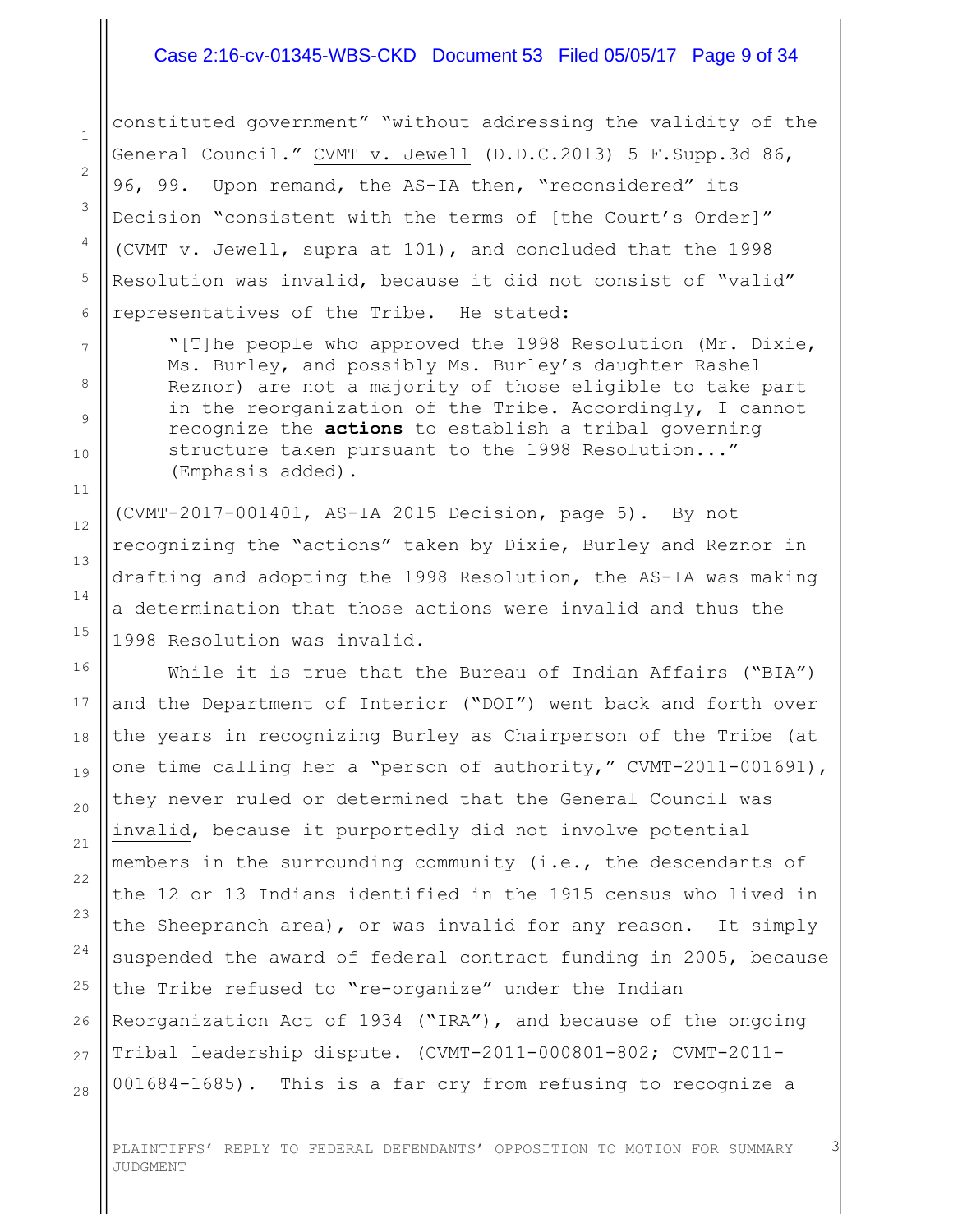#### Case 2:16-cv-01345-WBS-CKD Document 53 Filed 05/05/17 Page 10 of 34

tribal government because its initial organization was invalid at the outset in 1998.

Historically, the BIA simply lost its patience in hoping that the Tribe under Burley's leadership would "re-organize" under the IRA, and withheld federal benefits from the Tribe based on the erroneous belief that those benefits were tied to the Tribe having an IRA governing body. (CVMT-2011-002054, page 6 of 1011 Decision; CVMT-2011-000801-802 [suspension of federal contract funding because the Tribe was not re-organized under the IRA]). However, as time passed the Tribe simply changed its mind when the IRA was amended to allow tribes to organize outside the IRA, and chose instead to allow the General Council established under the 1998 Resolution to be its governing document, as it had the legal right to do. As observed by the AS-IA in its 2011 Decision:

"Related to this issue is the Tribe's current reluctance to 'organize' itself under the IRA, choosing instead to avail itself of the provisions in 25 U.S.C. §476(h), first enacted in 2004, which recognizes the inherent sovereign powers of tribes 'to adopt governing documents under procedures other than those specified...[in the IRA.]""

(CVMT-2011-002053). The AS-IA 2011 Decision correctly concluded that the Tribe could not be compelled to re-organize its governing body under the IRA, and that its failure to do so cannot result in federal benefits being withheld. (CVMT-2011- 002054: "I reject as contrary to §476(h) the notions that a tribe can be compelled to 'organize' under the IRA and that a tribe not so organized can have 'significant federal benefits' withheld from it. Either would be a clear violation of 25 U.S.C. §476(f)"). Thus, there was never a time prior to the AS-IA's 2015 Decision when the BIA or DOI refused to recognize the Tribe's governing body, i.e., the General Council established under the 1998 Resolution, because it was purportedly invalid.

PLAINTIFFS' REPLY TO FEDERAL DEFENDANTS' OPPOSITION TO MOTION FOR SUMMARY JUDGMENT

4

1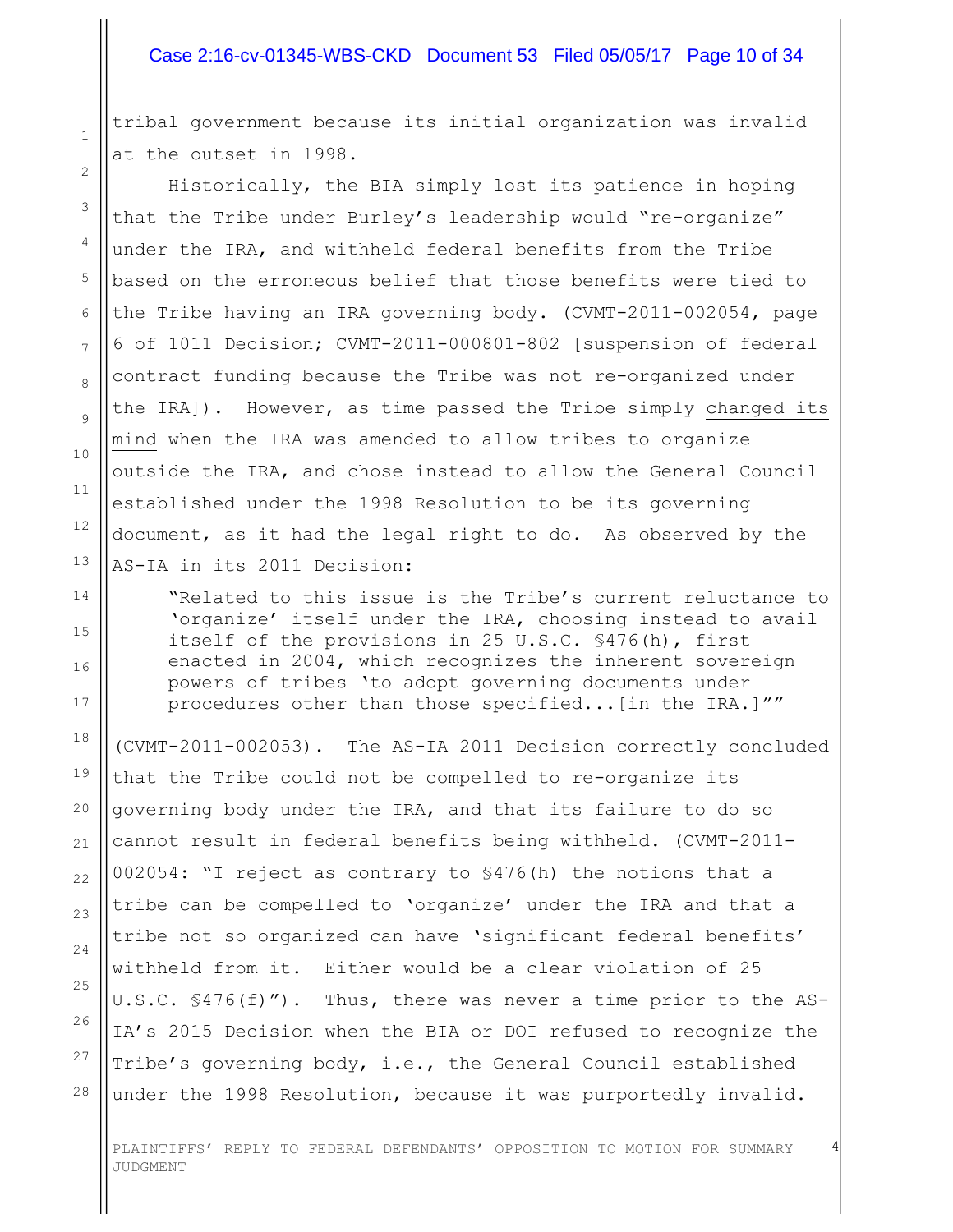#### Case 2:16-cv-01345-WBS-CKD Document 53 Filed 05/05/17 Page 11 of 34

Even the AS-IA's 2015 Decision observed that "[a]t the time of its enactment, the 1998 Resolution undoubtedly seemed a reasonable, practical mechanism for establishing a tribal body to *manage the process* of reorganizing the Tribe..." (CVMT-2017- 001401, page 5 of AS-IA 2015 Decision). Despite this observation, the AS-IA 2015 Decision erroneously concluded that the 1998 Resolution establishing the General Council was invalid, because it did not involve potential members in the surrounding community (i.e., the descendants of the Indians identified in the 1915 census who lived in the Sheepranch area) who the AS-IA determined were purportedly "eligible" to participate in the organization of the Tribe. In short, the U.S. District Court and the AS-IA on remand both ruled on the Dixie Faction's challenge to the validity of the 1998 Resolution, which, as shown, was barred by the six-year statute of limitations. Because that claim was time-barred, the foundation upon which the AS-IA's 2015 decision stands collapses. There was no legal basis for the U.S. District Court or the AS-IA to address this claim, let alone accept it as grounds to vacate the AS-IA's 2011 Decision.

The Dixie Faction, however, argues that the Plaintiff still cannot challenge the AS-IA 2015 Decision, because, in essence, it is a challenge of the U.S. District Court's 2013 Order (CVMT v. Jewell, supra), and Plaintiffs purportedly "cannot challenge the *Miwok III* decision in this Court.". (Dixie Faction PAs, page 9, lines 12-13). This contention is equally meritless, since the record is undisputed that Plaintiffs were unable to appeal that order, because it was not final under 28 U.S.C. §1291. (RJN No. "1," Motion to Dismiss Appeal for Lack of Jurisdiction). If one were to accept the Dixie Faction's argument in this regard, Plaintiffs would be in "black hole" and have no avenue of relief in challenging the AS-IA's 2015 Decision at all. Notably, the

1

2

3

4

5

6

7

8

9

10

11

12

13

14

15

16

17

PLAINTIFFS' REPLY TO FEDERAL DEFENDANTS' OPPOSITION TO MOTION FOR SUMMARY JUDGMENT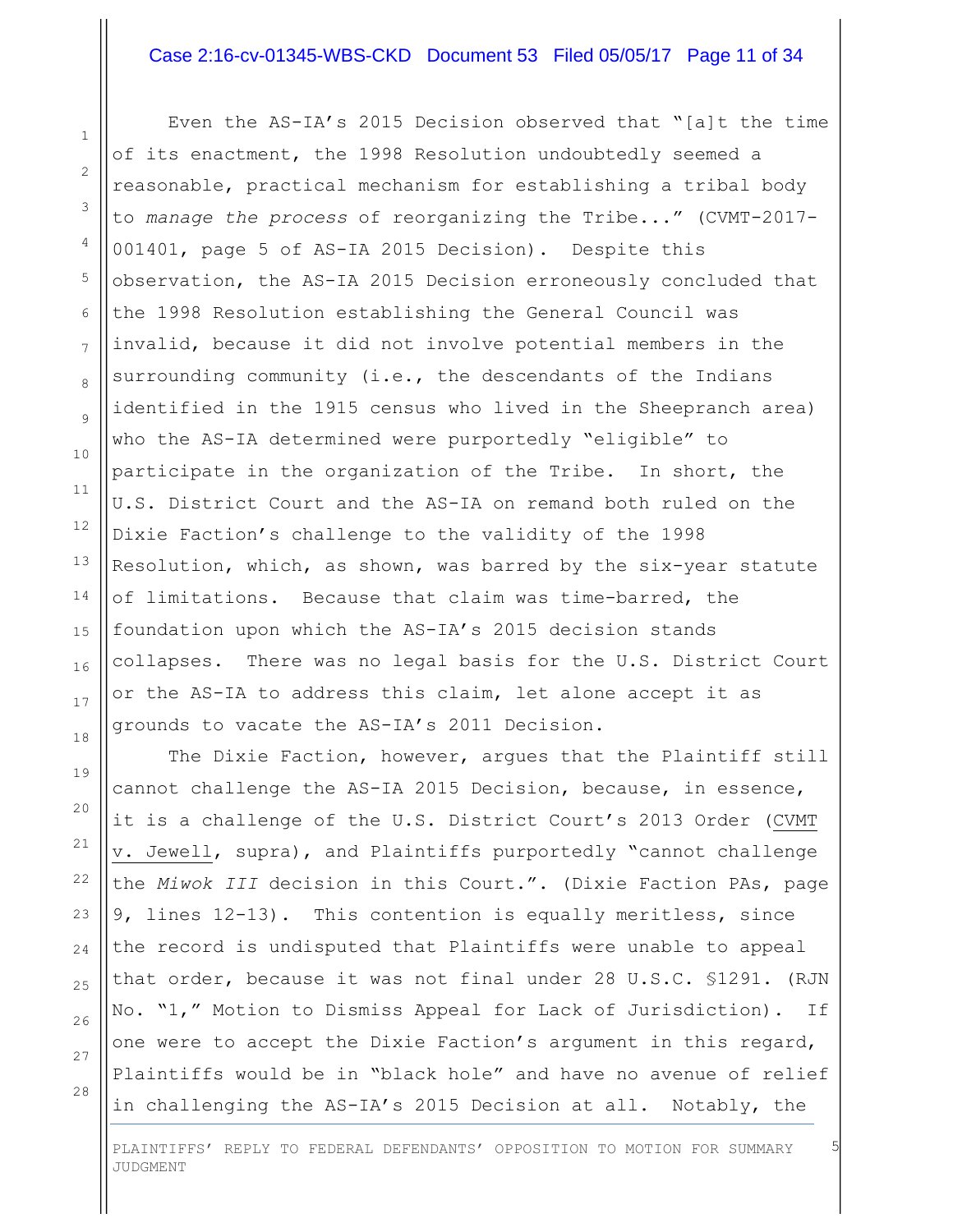#### Case 2:16-cv-01345-WBS-CKD Document 53 Filed 05/05/17 Page 12 of 34

Federal Defendants concede Plaintiffs' point and do not repeat the Dixie Faction's argument here.

**III.**

#### **THE AS-IA 2011 DECISION DID NOT DECIDE ANY ISSUE RELATIVE TO THE VALIDITY OF THE 1998 RESOLUTION**

As pointed out in Plaintiffs' moving papers, the Interior Board of Indian Appeals ("IBIA") never actually referred to the AS-IA the issue of the validity of the 1998 Resolution, largely because the Tribe (under Burley's leadership) never raised that as an issue to be decided on appeal. It is also inconceivable that the Tribe would have done so, since to do so would be contrary to the position it was taking with respect to its right not to be compelled to "re-organize" under the IRA and its right not to be compelled to admit additional persons as Tribal members against its will. Nevertheless, the Dixie Faction argues that the reason the IBIA did not specifically refer the validity of the General Council to the AS-IA was because the BIA had already decided it did not "recognize" any Tribal government in 2004 and 2005. (Dixie Faction PAs, page 13). The Federal Defendants repeat this argument. (Federal Defendants' Opposition , p. 9). This contention is without merit and misleading.

The two BIA decisions the IBIA decision references, the 2004 and the 2005 decisions, stated only that "the Department does not recognize the Tribe as being organized or having any tribal government that represents the Tribe..." (Page 13 of Dixie Faction's PAs). However, neither of those BIA decisions made any determination on whether the Tribe's General Council established under the 1998 Resolution was invalid at the outset, or invalid for any reason. The BIA's refusal to "recognize" the Tribe's governing body at that time was because the Tribe was not willing to "re-organize" under the IRA, and, in response to

28

1

2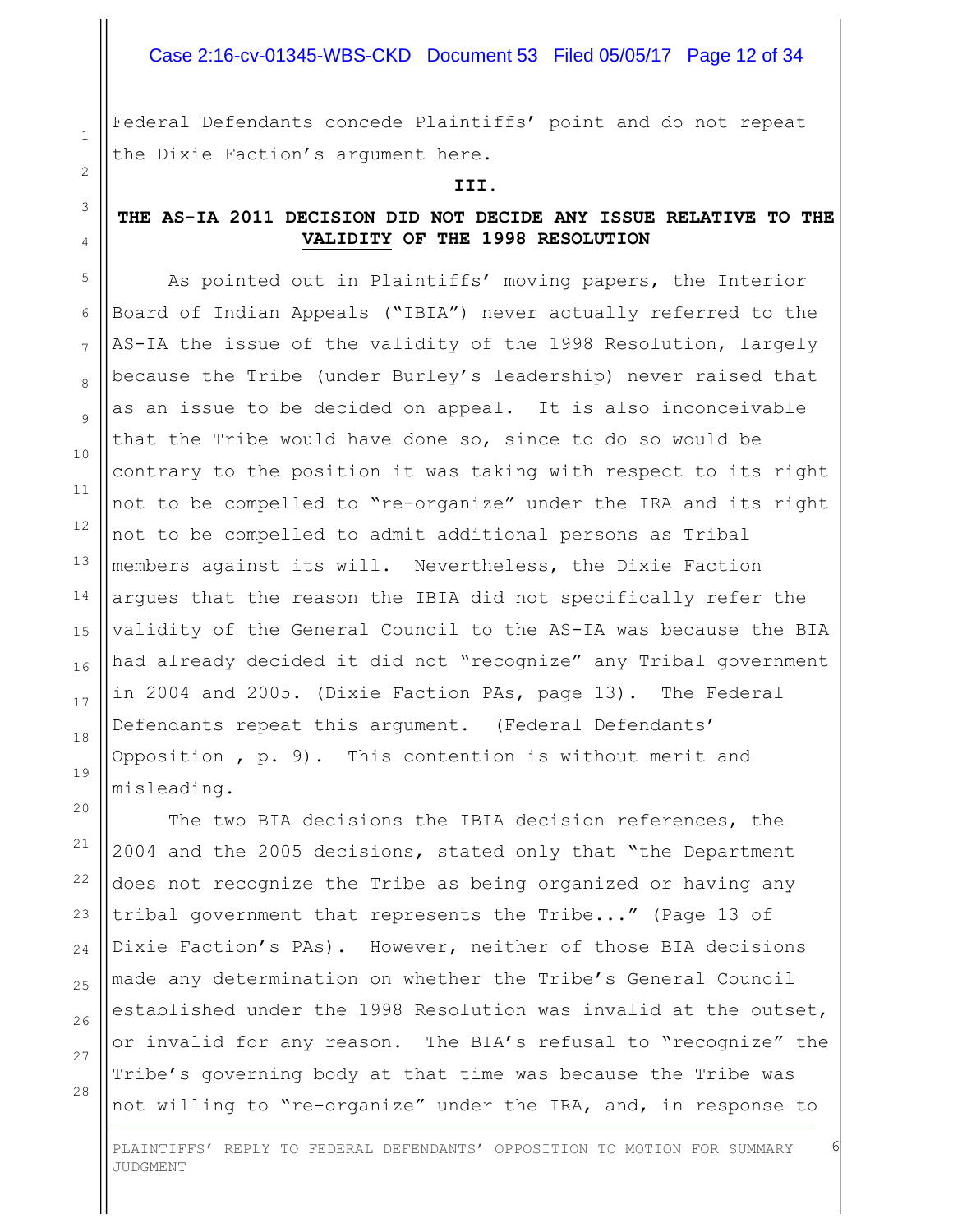#### Case 2:16-cv-01345-WBS-CKD Document 53 Filed 05/05/17 Page 13 of 34

that refusal, the BIA had erroneously concluded, despite 25 U.S.C. §476(h) to the contrary, that the Tribe was required to do so in order for the Tribe to be eligible to receive federal contract funding. (CVMT-2011-002054: "I reject as contrary to §476(h) the notions that a tribe can be compelled to 'organize' under the IRA and that a tribe not so organized can have 'significant federal benefits' withheld from it"). As stated, there is a distinct difference between not recognizing the Tribe's governing body because the Tribe refuses to "reorganize" under the IRA and because of an ongoing leadership dispute, on the one hand, and not recognizing the Tribe's governing body because it was invalidly established at the outset, on the other hand. The BIA was clearly refusing to recognize the Tribe merely because it was refusing to reorganize under the IRA and because of the ongoing leadership dispute. See CVMT v. Pacific Regional Director (2010) 51 IBIA 103, 103-104 (noting that the BIA's actions in attempting to force the Tribe to re-organize under the IRA were because the "BIA [had] concluded that these actions were necessary because until the tribal organization and membership issues were resolved, a leadership dispute between Burley and Yakima...could not be resolved, and resolution of that dispute was necessary for a functioning government-to-government relationship with the Tribe").

In his 2011 decision, the AS-IA merely observed as an undisputed fact as follows with respect to the Tribe's governing body:

"The CVMT today operates under a General Council form of government, pursuant to Resolution #CG-98-01, which the CVMT passed in 1998, facilitated by representatives of the Bureau of Indian Affairs..."

7

28

1

2

3

4

5

6

7

8

9

10

11

12

13

14

15

16

17

18

19

20

21

22

23

24

25

26

27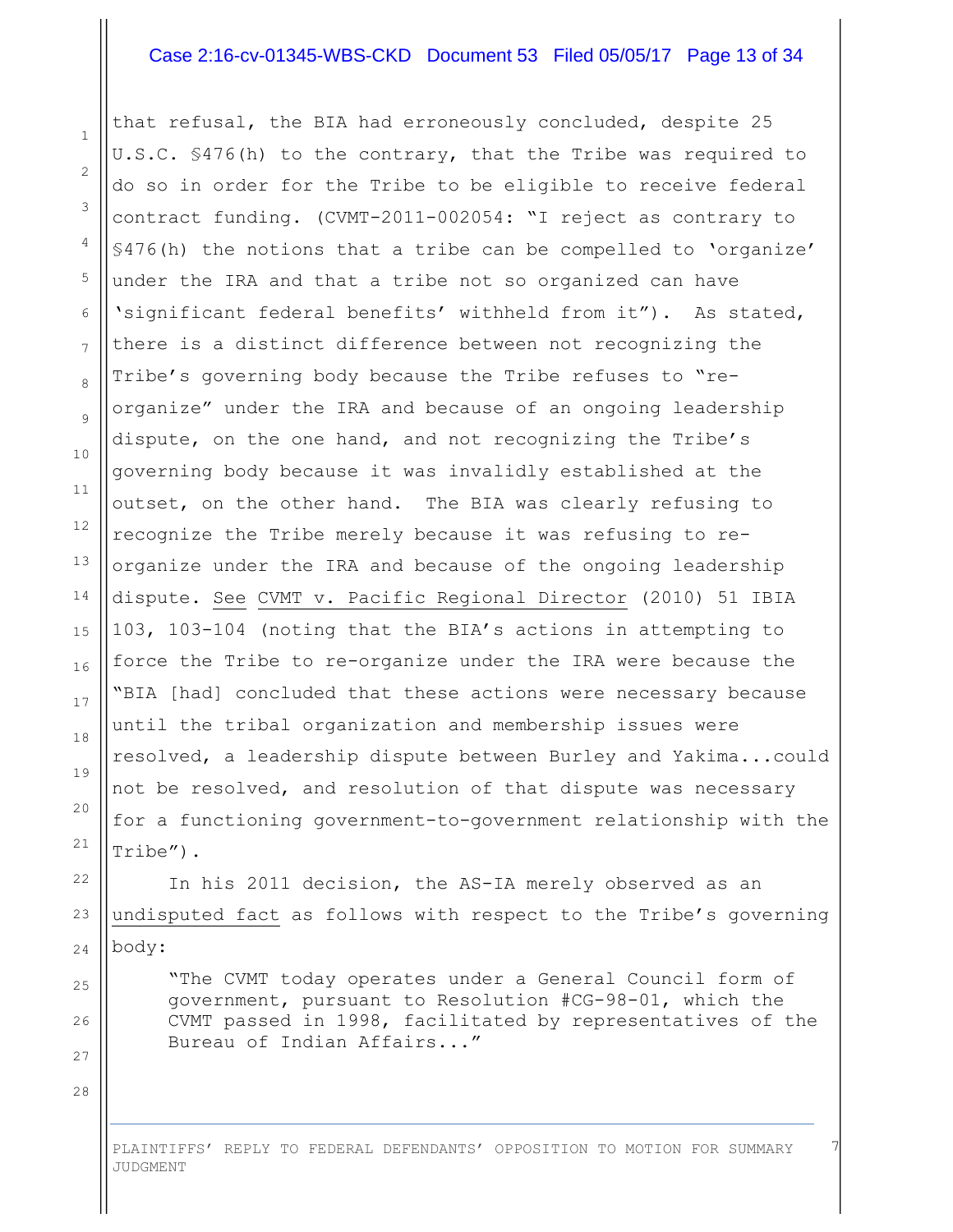#### Case 2:16-cv-01345-WBS-CKD Document 53 Filed 05/05/17 Page 14 of 34

(CVMT-2011-002050). It did not rule on or resolve any dispute concerning the validity of the resolution establishing the General Council. It did the same with respect to the Tribe's status as a federally-recognized tribe. (CVMT-2011-002049: "I now find the following: (1) The California Valley Miwok Tribe (CVMT) is a federally recognized tribe, and has been continuously recognized by the United States since at least 1916..."). Neither of these issues of fact could have been challenged at that time, based on the six-year statute of limitations. Yet, the Dixie Faction attempted to do so with respect to the validity of the 1998 Resolution when they filed suit in federal court in 2011 challenging the AS-IA's 2010 and 2011 Decisions.

#### **IV.**

**THERE IS NO BASIS TO CONCLUDE THAT THE 1998 RESOLUTION WAS INVALID AT THE TIME IT WAS ADOPTED**

#### **A. THE 1971 PROBATE ORDER LIMITED MEMBERSHIP TO THOSE RESIDING ON THE SHEEPRANCH RANCHERIA CONSISTENT WITH BIA POLICY**

Both the Federal Defendants and the Dixie Faction in their opposition papers ignore the significance of the 1971 Probate Order that reaffirmed the BIA's policy that only those individuals who actually resided on the Sheepranch Rancheria were members of the Tribe who had the sole authority to organize the Tribe as Dixie did in 1998. The AS-IA 2015 Decision ignoring this material fact in the administrative record was arbitrary and capricious.

In concluding that the 1998 Resolution establishing the Tribe's General Council was invalid when adopted, the AS-IA's 2015 Decision misconstrued the historical background of the Tribe that led to Yakima Dixie being the last remaining Tribal member residing on the Sheepranch. Significantly, it ignored the impact of the 1971 Probate Order issued by the Department of

 $26$ 

27

28

1

2

3

4

5

6

7

8

PLAINTIFFS' REPLY TO FEDERAL DEFENDANTS' OPPOSITION TO MOTION FOR SUMMARY JUDGMENT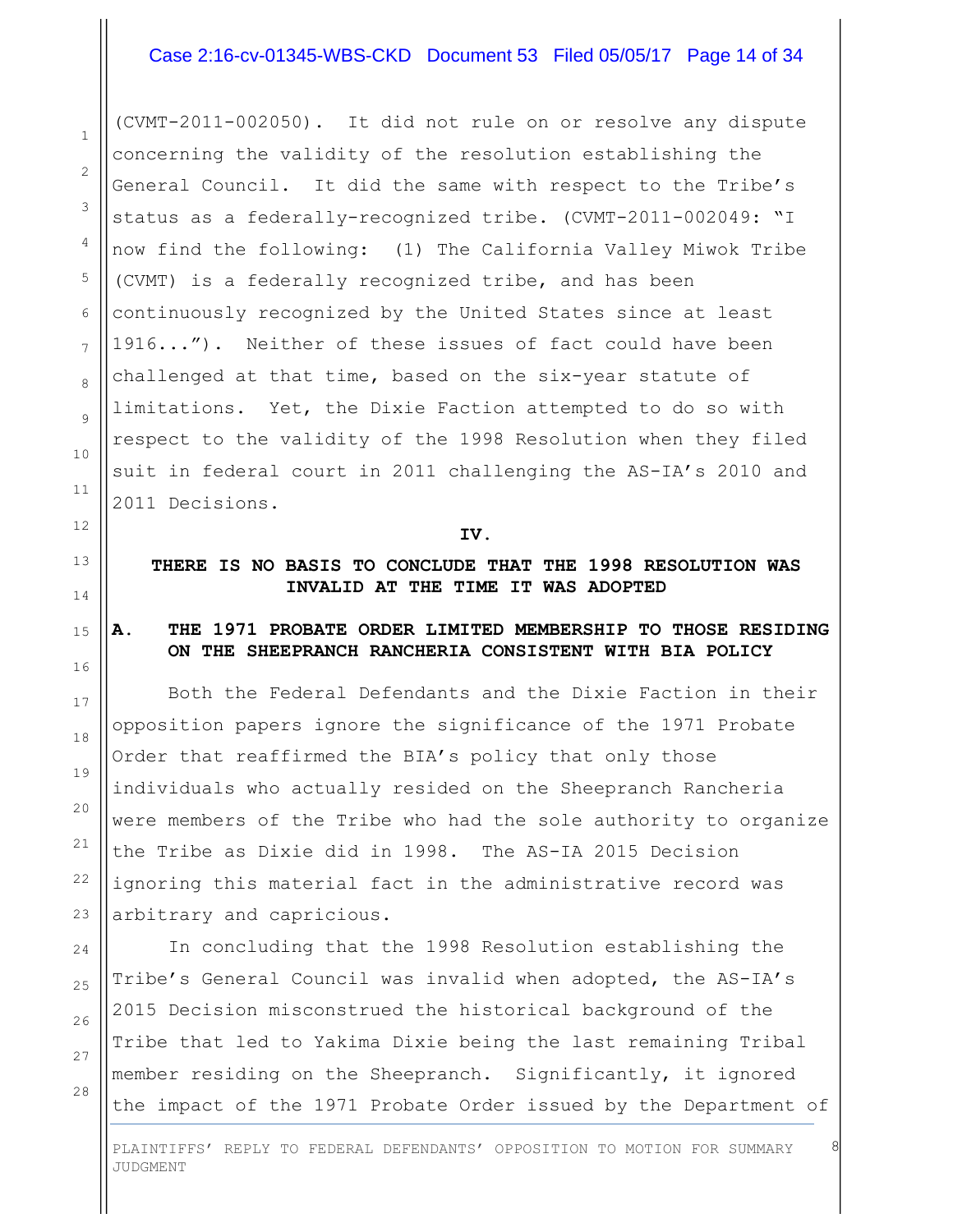#### Case 2:16-cv-01345-WBS-CKD Document 53 Filed 05/05/17 Page 15 of 34

Interior pertaining to the death of Mabel Dixie, Yakima's mother, and the policy the BIA had over the years in treating actual residency on the California Rancherias as tantamount to tribal membership. The Decision erroneously concluded that descendants of the 12 or 13 Indians identified by the 1915 Indian Agent, for whom the 0.92 acre parcel was given, had the right to participate in the 1998 organization of the Tribe. They did not.

1

2

3

4

5

6

7

8

9

10

11

12

13

14

15

16

17

18

19

20

21

25

26

27

28

In Alan-Wilson v. Sacramento Area Director (1997) 30 IBIA 241, cited by both the Dixie Faction and the Federal Defendants in their opposition papers, the IBIA noted that the BIA had a policy of limiting membership on the California Rancherias to those Indians who actually resided on the Rancherias. The BIA revoked assignments given to various individuals when those individuals failed to use their assigned portion of the Rancheria, and equated that lack of residence with nonmembership in the Tribe. The IBIA then quoted a 1959 letter from the BIA to one of these individuals, which stated: "Our records are not definite as to whether or not you ever

lived on the lot or used it. However, it appears that **you** did not occupy or use the lot for many years; consequently, you **lost your rights to the assignment**. We believe **your reinstatement as a member of the Cloverdale group can only be acquired by a consent of the majority of the adult residents presently living on the Rancheria**." (Emphasis added).

22 23 24 30 IBIA at 243. The IBIA then further observed that the BIA considered only those individuals who actually resided on the Rancheria as Tribal members, and stated:

"The Cloverdale Rancheria voted on the question of whether to organize under the Indian Reorganization Act (IRA), 25 U.S.C. §476 (1994). The record shows that the Department determined that only adult residents of the Cloverdale Rancheria at the time of the election would be allowed to vote in that election, **a fact which suggests that the Department viewed the Rancheria as a group of 'adult** 

PLAINTIFFS' REPLY TO FEDERAL DEFENDANTS' OPPOSITION TO MOTION FOR SUMMARY JUDGMENT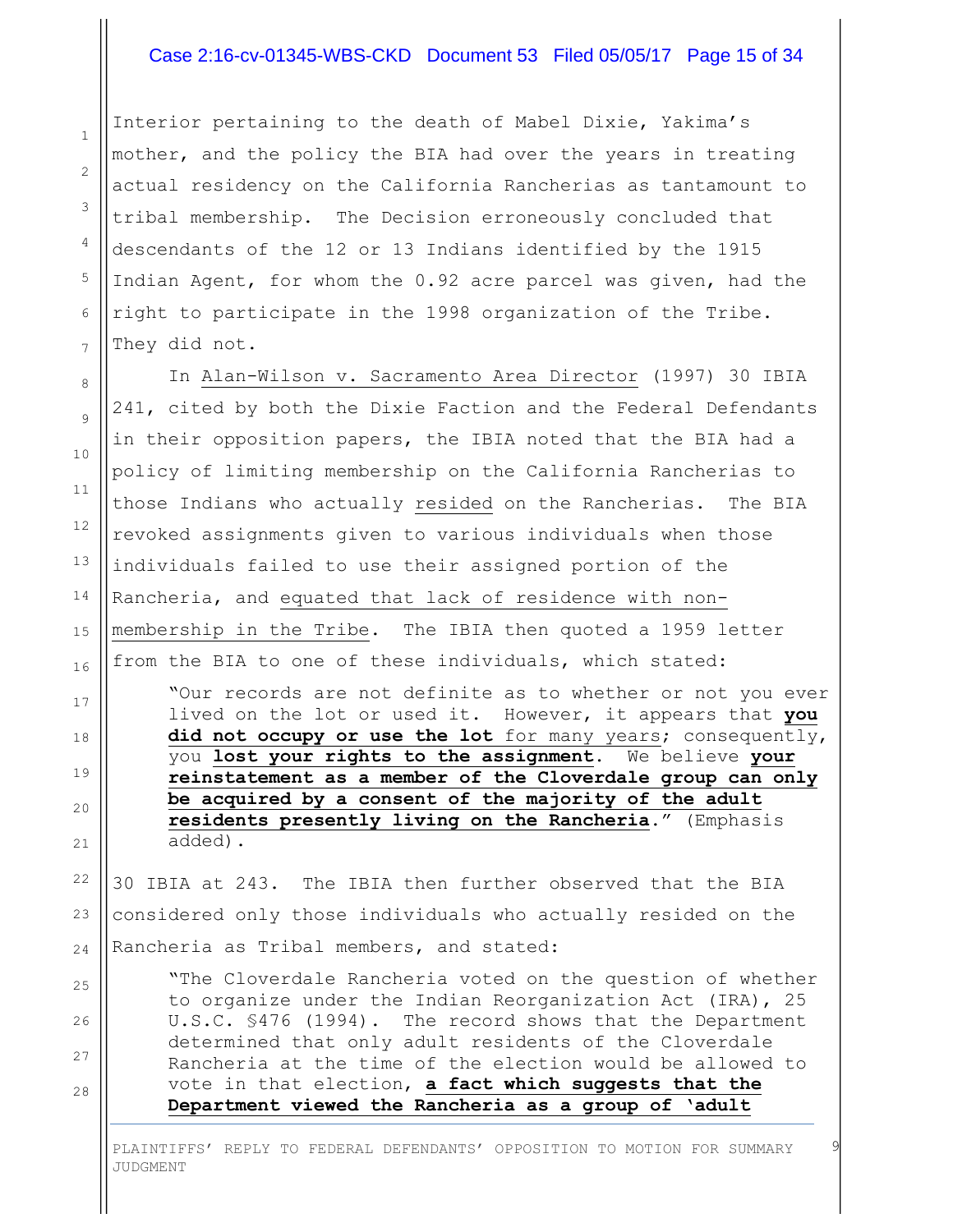#### Case 2:16-cv-01345-WBS-CKD Document 53 Filed 05/05/17 Page 16 of 34

**Indians residing on such reservation'** within the meaning of 25 U.S.C. §476..."

30 IBIA at 243. This is consistent with what occurred with Jeff Davis in this case with respect to the Sheepranch Rancheria, who was the "only single eligible voter" "who voted in favor of the IRA" in 1935. CVMT v. Pacific Regional Director (2010) 51 IBIA 103, 106 [also found at CVMT-2011-001687]; (CVMT-2011-002051). Significantly, the IBIA in CVMT, supra, then noted:

Neither Davis, nor any subsequent **residents** of the **Rancheria**, organized a tribal government pursuant to the IRA. (Emphasis added).

51 IBIA at 106. Thus, even the IBIA correctly assumed, based on the BIA's consistent policy, that only actual residents of the Sheepranch Rancheria would have the right to organize the Tribe. And those actual residents were considered to be the members of the Tribe, not those in the surrounding community who claimed to be descendants of the 12 or 13 Indians identified in the 1915 census, and who did not reside on the Sheepranch.

**B. THE 1971 PROBATE ORDER VESTED MABEL DIXIE AND HER HEIRS THAT RESIDED ON THE SHEEPRANCH WITH THE SOLE AUTHORITY TO ORGANIZE THE TRIBE AND ENROLL MEMBERS**

When the BIA met with Yakima Dixie and Burley in 1998 to assist them in organizing the Tribe, there was no obligation to reach out to the descendants of the 12 or 13 Indians identified in the 1915 census to allow them to participate in the organization process. Only Yakima Dixie had that right, since he was the only one residing on the 0.92 acre Sheepranch property at the time. He exercised that right by first enrolling Burley and her family as members, and then, together with Burley and Reznor, they adopted the 1998 Resolution establishing the General Council.

28

1

2

3

4

5

6

7

8

9

10

11

12

13

14

15

16

17

18

19

20

21

22

23

24

25

26

27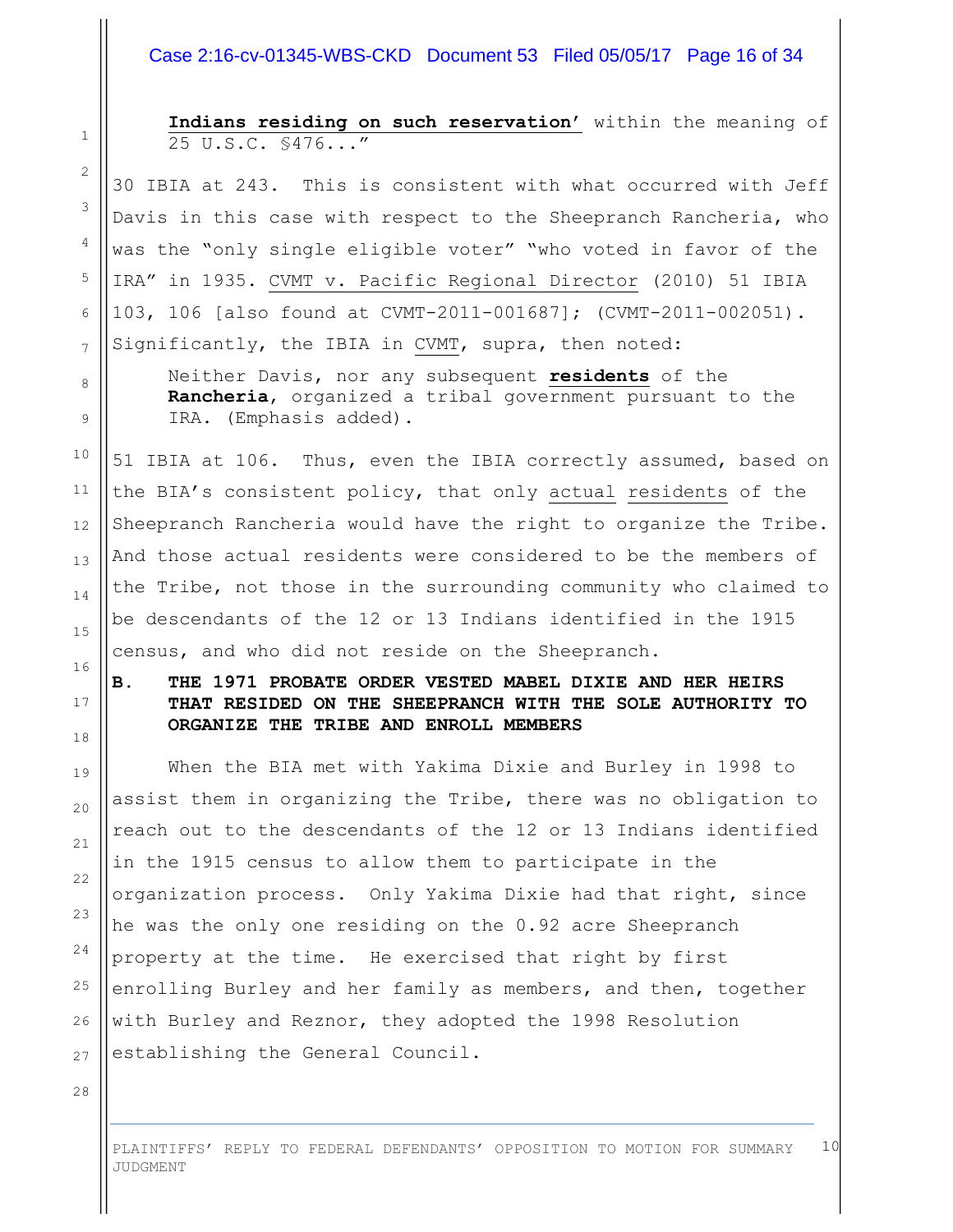#### Case 2:16-cv-01345-WBS-CKD Document 53 Filed 05/05/17 Page 17 of 34

1

2

3

4

5

6

7

8

9

10

11

12

13

14

15

16

17

18

19

20

21

22

23

24

25

26

27

28

Dixie's sole right to enroll Burley and her family and organize the Tribe in 1998 was solidified by the 1971 Probate Order. That Probate Order must be viewed as limiting the right to organize the Sheepranch Rancheria to persons living on the property who are listed as "distributees or dependent members on the federally approved Distribution Plan." (CVMT-2011-000172). Because Mabel Dixie acquired a vested interest in the property when she was listed as the sole distributee preparatory to termination (which never occurred), that vested interest passed to her heirs under the 1971 Probate Order, at the exclusion of all other descendants of the 12 or 13 Indians identified in the 1915 census. As stated in Alan-Wilson, supra, with respect to the effect of the Distribution Plan creating vested interests in those listed therein in having the right to reorganize the Tribe after termination:

The basic question presented in this appeal is: Who can reorganize the Cloverdale Rancheria's tribal government? The Area Director based his answer to this question on the stipulated judgment in Hardwick, concluding that the **Department has consistently interpreted that judgment as limiting the right to reorganize the tribal government of a Rancheria restored under Hardwick to that rancheria's distributees, dependent members, and lineal descendants**...[T]he Area Director argues: The "decision in Smith v. U.S. [, No. C 74 1016 WTS (N.D. Cal. Mar. 28, 1978)], determined that the **distribution plans created vested interests in the Distributee**. This case established the **standard to be utilized in the organization of all the previously terminated Rancherias** as those parties with vested rights and this standard was confirmed in the stipulated judgment in the Tillie Hardwick case."

30 IBIA at 254. In Smith v. U.S. (N.D.Cal.1978) 515 F.Supp. 56, the federal government conceded, and based upon this concession and its own review of the evidence the court concluded, that the Hopland Rancheria was unlawfully terminated and should not be treated as terminated. 515 F.Supp. at 60. Accordingly, the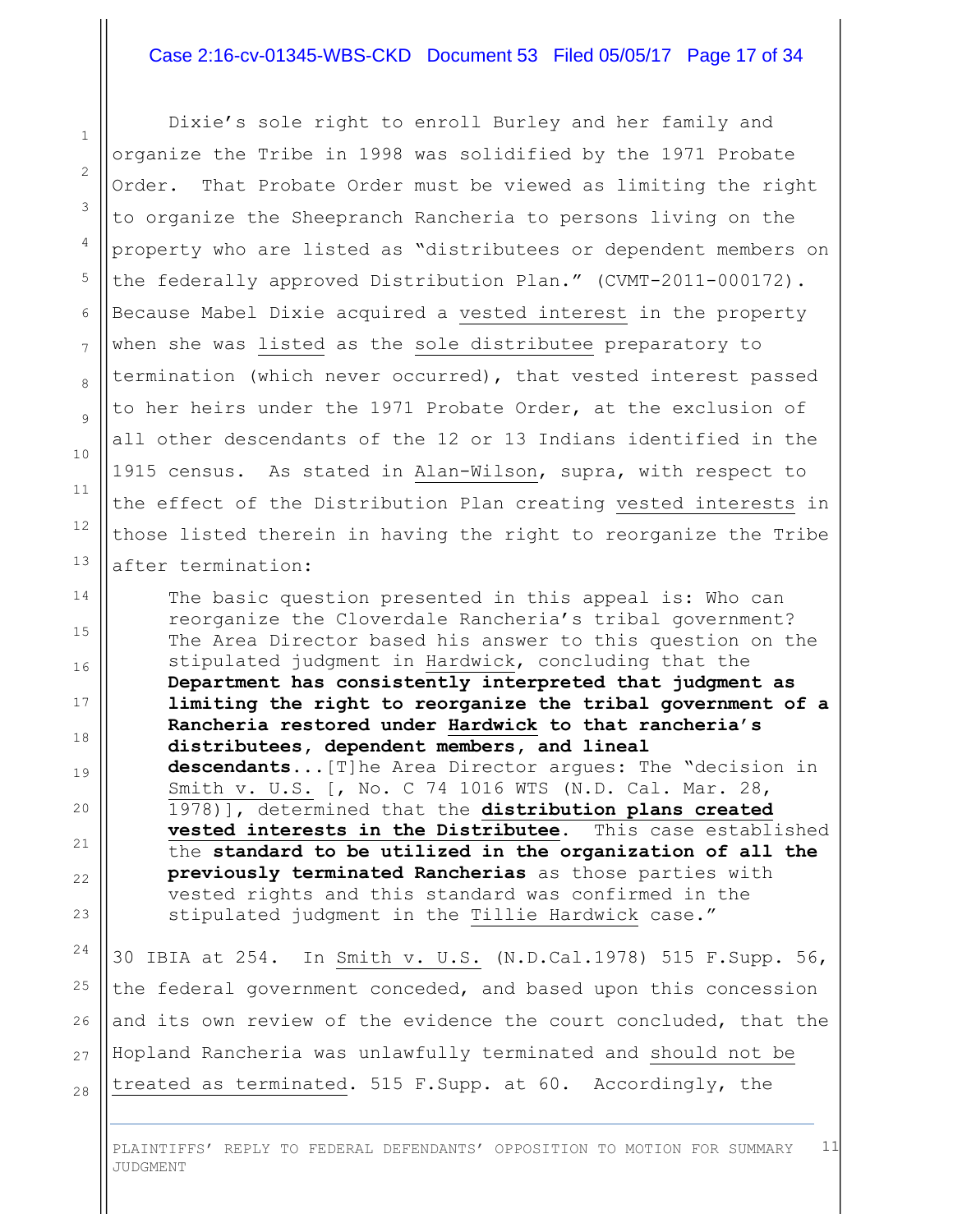#### Case 2:16-cv-01345-WBS-CKD Document 53 Filed 05/05/17 Page 18 of 34

Court held that the Plaintiff distributees or heirs of distributees were entitled to recover damages from the federal government as a result of the federal government's failure to provide statutorily required water and sewer systems prior to termination. Accordingly, even though the Hopland Rancheria was to be treated as "unterminated," the Court still looked to the Distribution plan to afford relief to the individual "distributees," given the fact that the Distribution Plan gave them a vested interest in the Rancheria.

Also, in Duncan v. Andrus (N.D.Cal.1977) 517 F.Supp. 1, Plaintiffs sued the federal government as Indian distributees who were on the distribution plan for termination of the Robinson Rancheria. They claimed the Tribe was unlawfully and prematurely terminated before sanitation and water facilities were installed, thereby depriving them of federal Indian benefits and subjecting them to state and local taxes. 517 F.Supp. at 3-4. The Court held that the Tribe must be "unterminated," "and its distributees and their families must be given the opportunity to regain federal benefits lost through termination." 517 F.Supp. at 6. The Court then held:

[T]he Indian distributees are entitled to prompt relief restoring their federal benefits, but respecting the vested rights in the Rancheria land which they have acquired through the operation of federal regulations. See 25 C.F.R. §242.7 (1960); 24 F.R. 4652-4654 (June 9, 1959). (Emphasis added).

517 F.Supp. at 6. Both Smith, supra, and Duncan, supra, preceded the Hardwick 1983 stipulated judgment and shed light on the policy of the BIA in treating distributees under the Distribution Plan preparatory to termination has having vested rights in their respective Rancherias, to the exclusion of any descendants not listed in the Distribution Plan, notwithstanding

28

1

2

3

4

5

6

7

8

9

10

11

12

13

14

15

16

17

18

19

20

21

22

23

24

25

26

27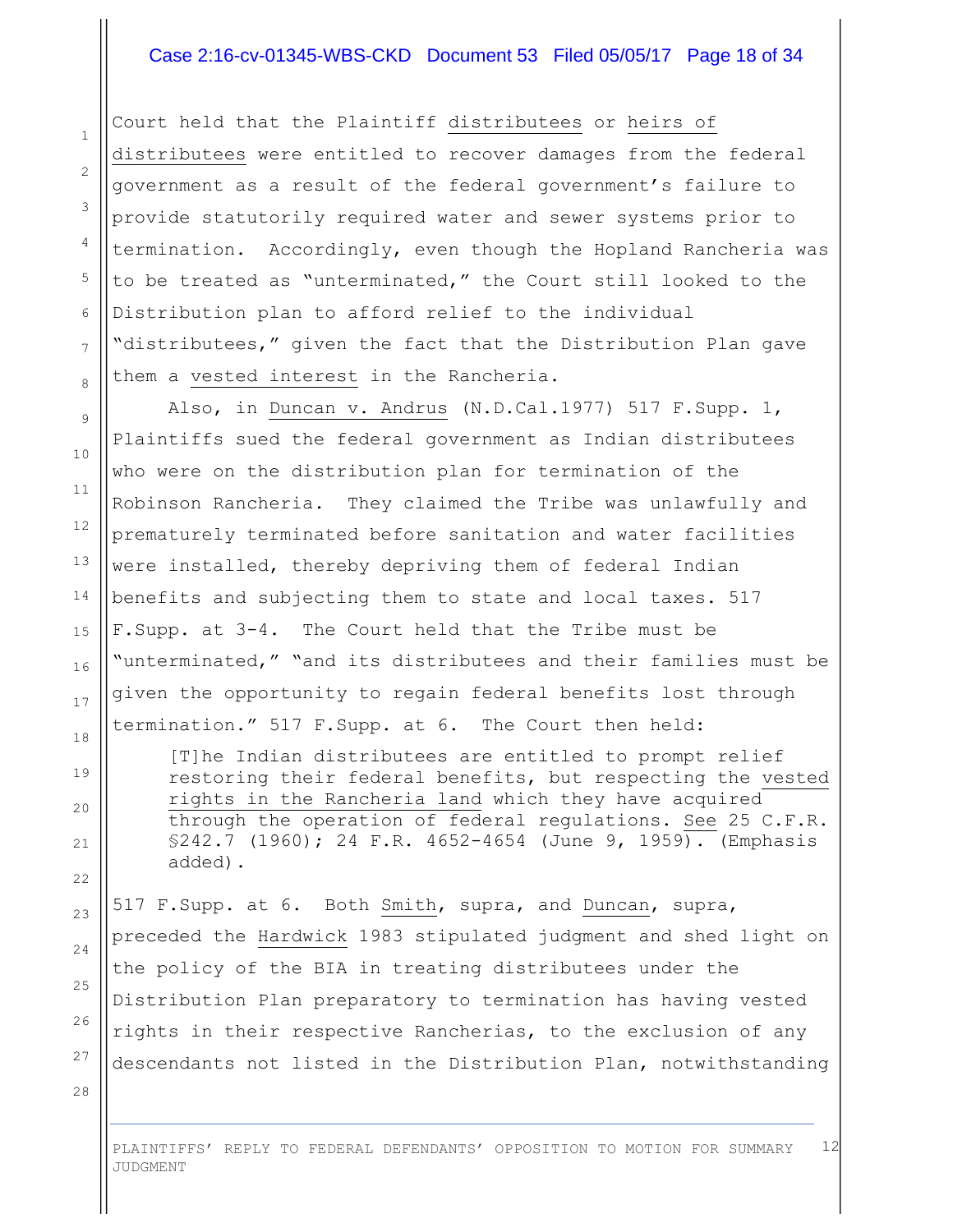#### Case 2:16-cv-01345-WBS-CKD Document 53 Filed 05/05/17 Page 19 of 34

the fact that "termination" either did not occur or was rescinded.

For the same reasons, Mabel Dixie acquired a vested interest in the Sheepranch Rancheria in 1966, to the exclusion of the descendants of the 12 or 13 Indians identified in the 1915 census, when she was placed on the Distribution Plan and voted for termination as the sole resident on the property. She alone had a vested interest in the property by virtue of her being the only one on the list of the Distribution Plan preparatory to termination. While the Sheepranch was never lawfully terminated, her vested interest as the sole distributee never changed. She did not lose that interest when termination did not occur. The fact that the Sheepranch was not part of the Hardwick stipulated judgment did not change her sole, vested right as the only member of the Tribe when she was made a distributee under the Distribution Plan in 1966, as the foregoing cases demonstrate.

Mabel Dixie's sole vested rights in the Sheepranch Rancheria, to the exclusion of all other descendants of the 12 or 13 Indians identified in the 1915 census, were passed on to her heirs and confirmed by the Probate Order issued by the U.S. Department of Interior on November 1, 1971. (CVMT-2011-0000061). These were her children and her husband at that time. As shown, Yakima Dixie was the sole remaining heir under this Probate Order who was living on the Sheepranch in 1998 when he enrolled the Burley family as members and organized the Tribe under the 1998 Resolution. Based upon the foregoing history and case law, Dixie had the sole right and the authority to do so, to the exclusion of any descendants of the 12 or 13 Indians identified in the 1915 census.

28

///

///

1

2

3

4

5

6

7

8

9

10

11

12

13

14

15

16

17

18

19

20

21

22

23

24

25

26

27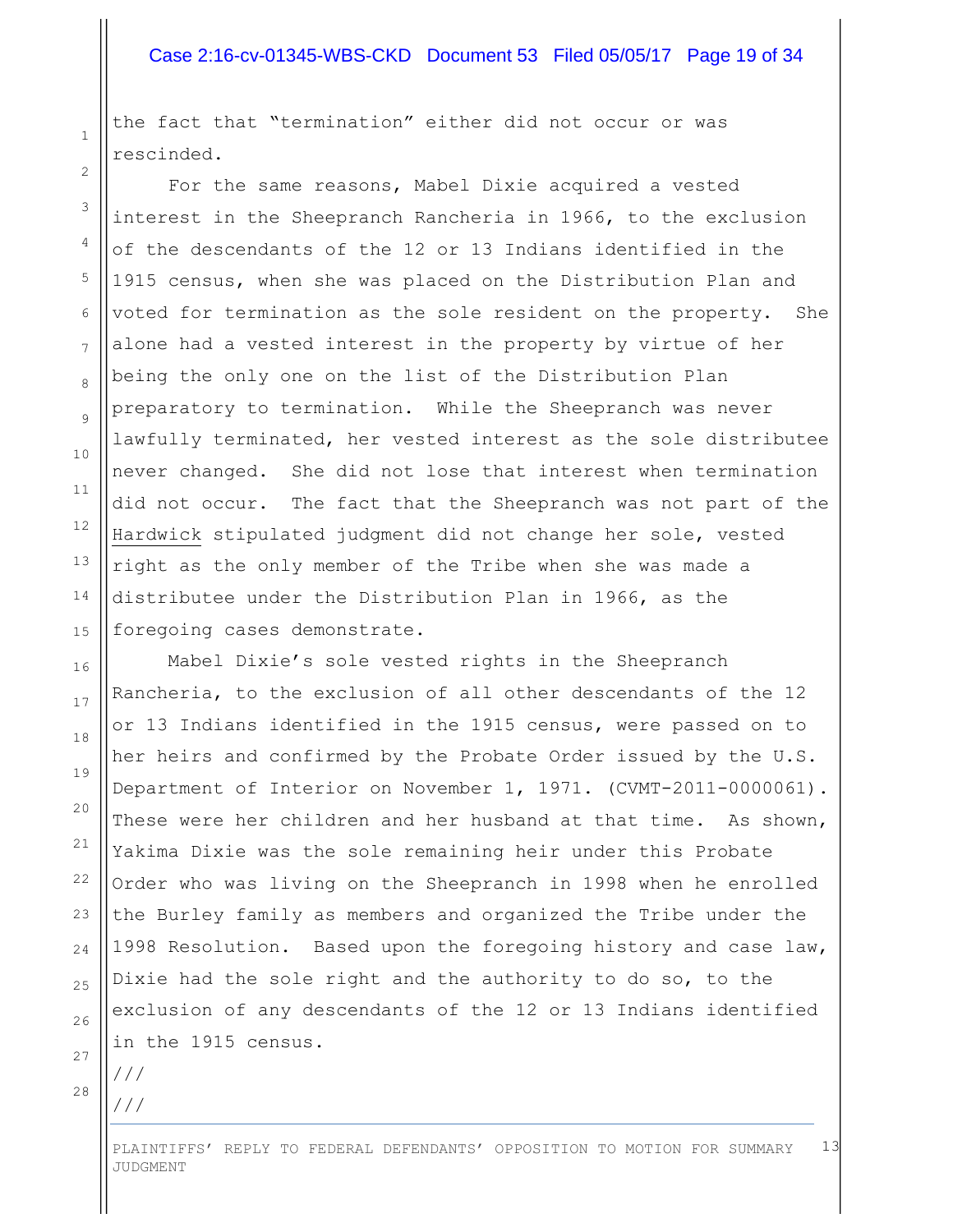#### Case 2:16-cv-01345-WBS-CKD Document 53 Filed 05/05/17 Page 20 of 34

1 2

3

4

5

6

7

8

9

10

11

12

13

14

15

16

17

18

19

20

21

22

23

24

25

26

27

28

#### **C. WHEN THE 0.92 ACRE LOT WAS PURCHASED FOR THE 12 OR 13 SHEEPRANCH INDIANS, THE BAND BECAME A "TRIBE" AND HAD THE RIGHT TO ORGANIZE AND DEFINE ITS MEMBERS TO INCLUDE "NON-RESIDENTS"**

The AS-IA's 2015 Decision focused on the "size" of the lot purchased for the 12 or 13 Indians identified in the 1915 census to conclude that it "was not large enough for all members of the band to take up residence," and therefore those Indians who were associated with the band but chose not to reside on the Sheepranch were still considered members because they were "potential residents." (CVMT-2017-001400). This conclusion is without merit and flies in the face of established BIA policy and practice toward this early band as shown in the historical timeline.

First of all, the AS-IA's 2015 Decision's comment that the 0.92-acre lot was not large enough for the 12 or 13 band members is misleading and not supported in the administrative record. In fact, the Indian Agent taking the census in 1915 found only three (3) "old little Indian cabins" in the Sheepranch area. The 12 or 13 Indians he identified were actually comprised of three or four families (CVMT-2011-000002), with Peter Hodges as the band's leader. (CVMT-2011-CVMT-2011-000001). This would mean there were about four (4) people in each cabin. Under the circumstances, the 0.92-acre plot of land was large enough to accommodate these 12 or 13 band of Indians, i.e., three or four small families, given their custom of living in "little Indian cabins" and spending their time usually "in the nearby streams panning for gold." (CVMT-2011-000001).

Second, once the 0.92 acre land became available in 1916, these 12 or 13 band members had the right to take up residence on the property and become members of the Sheepranch. Once they did, they became a "tribe" and no longer a "band" of Indians.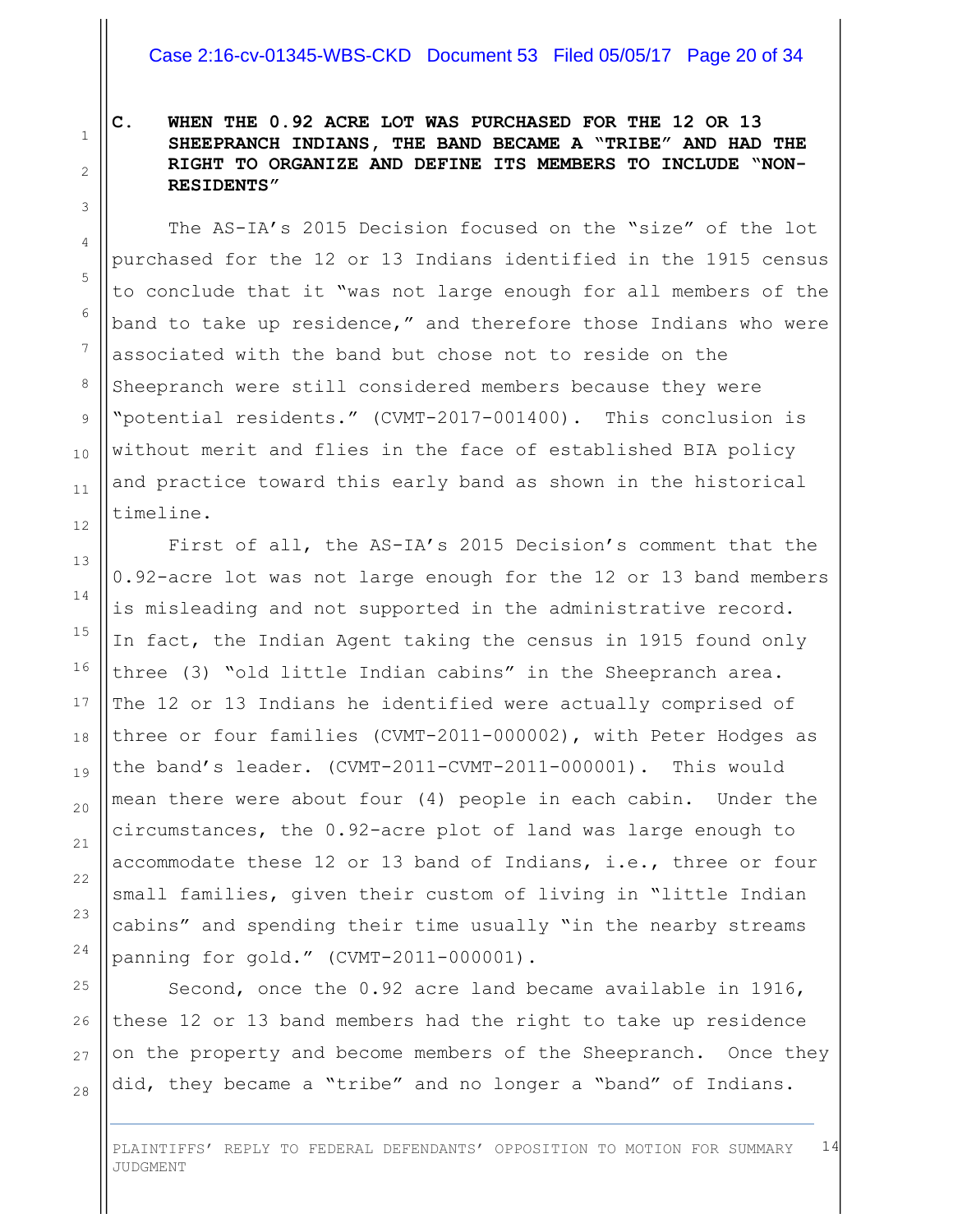#### Case 2:16-cv-01345-WBS-CKD Document 53 Filed 05/05/17 Page 21 of 34

As a tribe, they then had they right to organize, but initial membership in the Sheepranch "tribe" was necessarily tied to first residing on the Rancheria.

In Montoya v. United States (1901) 180 U.S. 261, the Supreme Court adopted a common-law test to determine whether a group constituted a tribe for purposes of the Indian Depredation Act of 1891. The federal statute allowed U.S. citizens to bring suit in the Court of Claims for property "taken or destroyed by Indians belonging to any band, tribe, or nation, in amity with the United States." Under the statute it became necessary, in each case, to determine whether the offender belonged to a band, tribe, or nation in amity with the United States. The Court then established the following definition of the terms "tribe" and "band" which was in effect at the time the 0.92-acre plot was purchased for the 12 or 13 Indians living in the Sheepranch area in 1916:

By a "tribe" we understand a body of Indians of the same or a similar race, united in a community under one leadership or government, and inhabiting a particular though sometimes ill-defined territory; by a "band," a company of Indians not necessarily, though often of the same race or tribe, but united under the same leadership in a common design. (Emphasis added).

180 U.S. at 266. Federal courts have applied this common-law definition of a "tribe" in recent years. See Joint Tribal Council of the Passamaquoddy Tribe v. Morton  $(1^{st}$  Cir. 1975) 528 F.2d 370, 376; Mashpee Tribe v. New Seabury Corp (1st Cir. 1979) 592 F.2d 575; Wolfchild v. U.S. (2011) 101 Fed.Cl. 54, 68; New York v. Shinnecock Indian Nation (E.D.N.Y.2005) 400 F.Supp.2d 486, 487-90 (Indian band constituted a "tribe" under Montoya because, among other things, it had offices and was located on a reservation); see also COHEN'S HANDBOOK OF FEDERAL INDIAN LAW, §3.02[6][b], pp. 142-144 (Nell Jessup Newton ed., 2012).

PLAINTIFFS' REPLY TO FEDERAL DEFENDANTS' OPPOSITION TO MOTION FOR SUMMARY JUDGMENT 15

1

2

3

4

5

6

7

8

9

28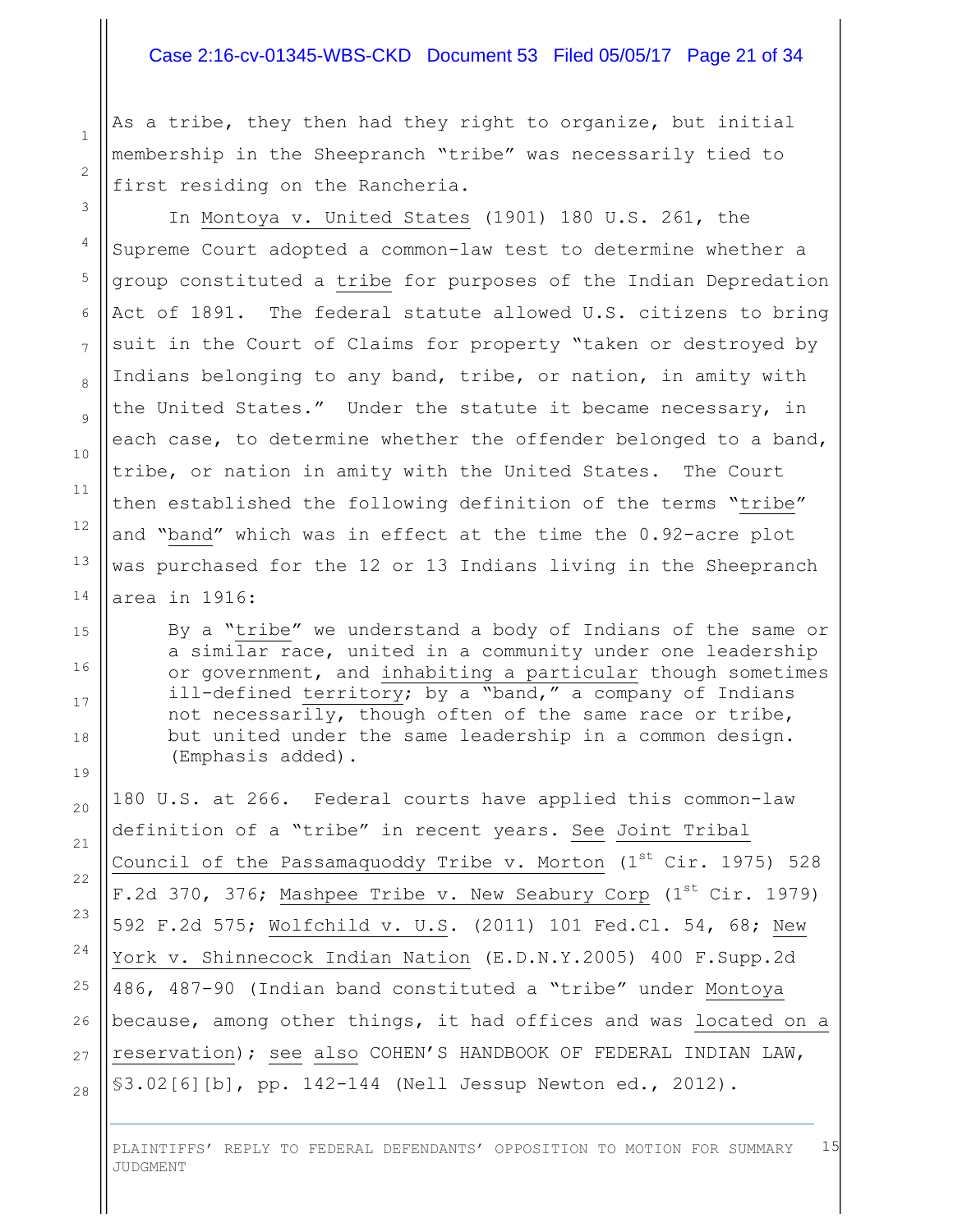#### Case 2:16-cv-01345-WBS-CKD Document 53 Filed 05/05/17 Page 22 of 34

The 12 or 13 Indians identified in the 1915 census who lived in the Sheepranch area, together with most of the Indian population in California at the beginning of the twentieth century, were described as "scattered" and "landless." Alan-Wilson, supra at 242. As observed in Alan-Wilson, supra: At the beginning of the twentieth century, most of the Indian population of California was **scattered** and **homeless**. In recognition of the plight of these Indians, Congress began appropriating funds to purchase land for them. As relevant to this case, the Federal government purchased 27.5 acres of land near Cloverdale, California, for the use of **homeless Indians** in that area... \* \* \* The record shows that the Cloverdale Rancheria was initially divided into 12 lots, which the Department assigned to various **homeless Indians**...(Emphasis added). 30 IBIA at 242. Thus, the government's purchase of the 0.92 acre plot for this 12 or 13 band of "homeless" Indians on Sheepranch created for them a residence or reservation. Under Montoya, supra, therefore, the band became a "tribe" to the extent any of them moved onto and took up residence on the 0.92 acre plot. As noted by the AS-IA's 2015 Decision, even the IRA, when passed in 1935, recognized a "tribe" as "Indians residing on one reservation." 25 U.S.C. §479; (CVMT-2017-001400). Those other 12 or 13 Indians who chose not to reside on the 0.92 plot were not members of the Tribe. However, as explained, they could have become members while still residing off the property had those Indians who took up residence on the 0.92 acre plot

enrolled them, after organizing the Tribe.

Third, the timeline for the Sheepranch Tribe after the 0.92 acre plot was purchased establishes that only those individuals who actually resided on the property were considered members of the Tribe with sole authority to organize the Tribe's governing

PLAINTIFFS' REPLY TO FEDERAL DEFENDANTS' OPPOSITION TO MOTION FOR SUMMARY JUDGMENT 16

1

2

3

4

5

6

7

8

9

10

11

12

13

14

15

16

17

18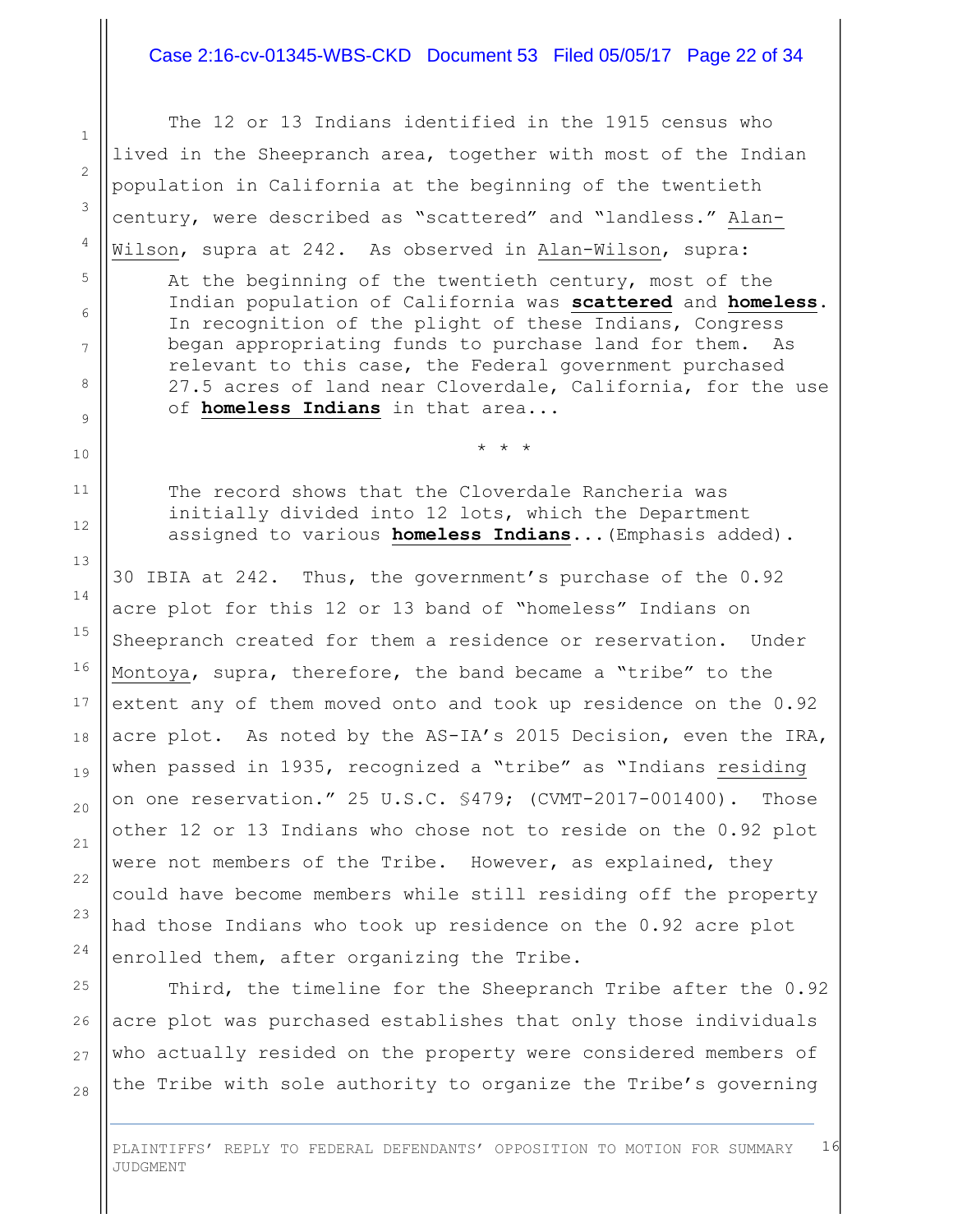#### Case 2:16-cv-01345-WBS-CKD Document 53 Filed 05/05/17 Page 23 of 34

body. For example, in 1935, Jeff Davis who, by virtue of being the sole resident on the property, voted for an IRA government, and was the one the BIA recognized as having the sole authority to organize the Tribe under the IRA, which for some unknown reason never took place. (CVMT-2011-001687). Notably, none of the descendants of the 12 or 13 Indians identified in the 1915 census who lived in the Sheepranch area were allowed to participate in this vote. This was also the case with Mabel Dixie who, being the sole adult resident on the property in 1966, voted for termination and, as a result, the BIA gave her alone the deed to the property as a prelude to termination, which administratively never occurred. (CVMT-2011-001687-1688). None of the descendants of the 1915 census who lived in the Sheepranch area were allowed to vote for termination. Nor were they on the Distribution Plan list. When Mabel died, the interest to the property went to her heirs, including Yakima Dixie and his brother, Melvin. (CVMT-2011-000173). Significantly, it was the "Department of Interior" who "probated the property." (CVMT-2011-001688). However, because Melvin left the property and Yakima was the only resident on the property in 1998, Yakima Dixie alone had the authority to enroll Burley and her family as adopted members of the Tribe and organize the Tribe. In 1998, Yakima and Melvin were the only

The probate order listed Mabel's husband and her children, including Yakima Dixie and his brother, Melvin Dixie, as the only surviving heirs of Mabel Dixie, and awarded them their respective interest in the land. (CVMT-2011-000172-173). The probate order had the effect of confirming and ratifying the BIA's longstanding policy that whoever resided on the land had the authority to enroll Indians as members of the Tribe and organize the Tribe. It had the effect of excluding any claim of

surviving heirs of Mabel Dixie. (CVMT-2011-000173).

28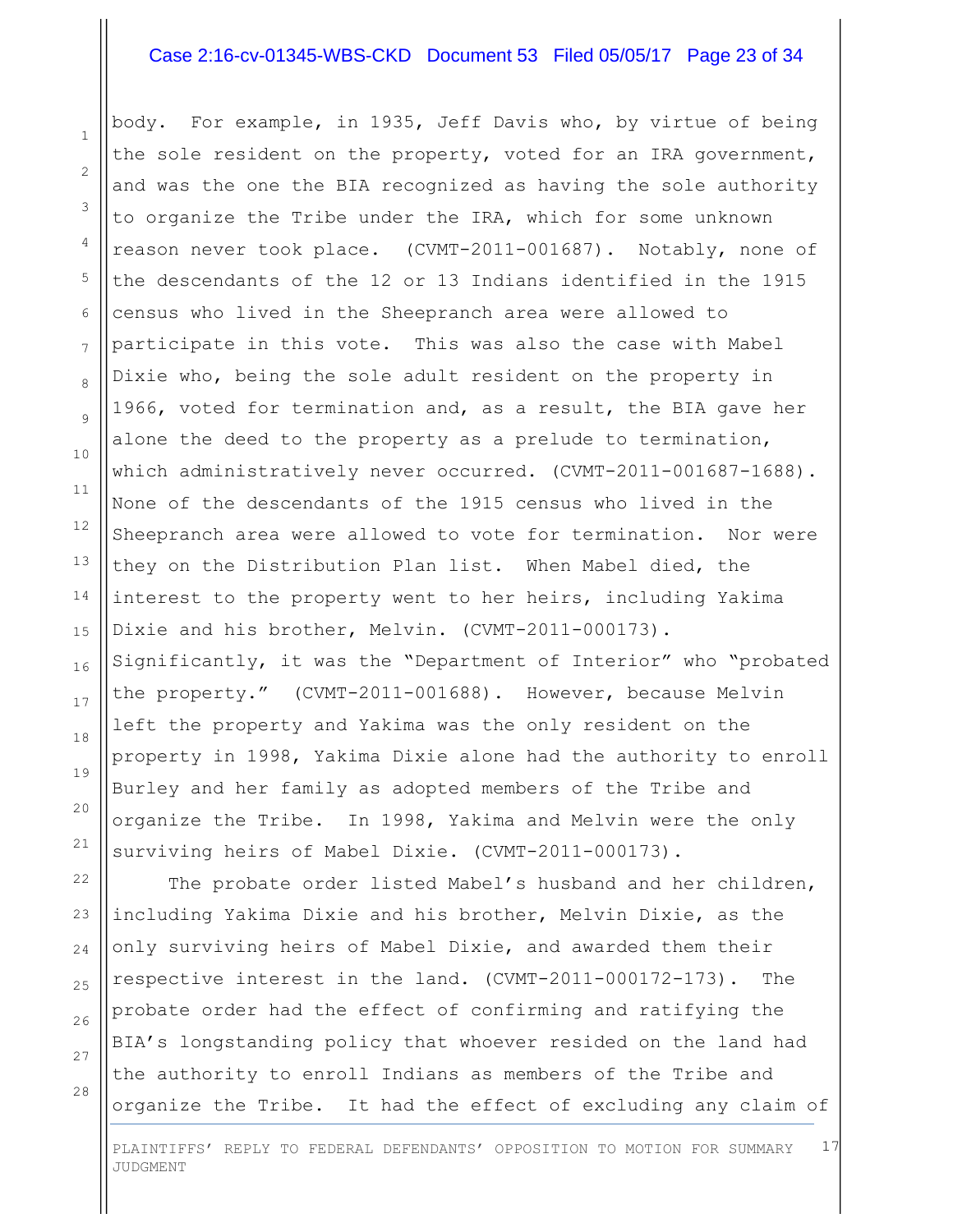#### Case 2:16-cv-01345-WBS-CKD Document 53 Filed 05/05/17 Page 24 of 34

any other Indians who may have lived in the area, and who did not reside on the land, as having any interest or authority over the land, including the descendants of the 12 or 13 Indians identified in the 1915 census. It solidified Mabel Dixie and her family as the sole members of the Sheepranch band of Indians. When Melvin left and Dixie remained on the property, the probate order solidified Dixie's sole authority, like what the BIA extended to Jeff Davis back in 1935, as the sole member of the Sheepranch band who, because he alone resided on the property, had the authority to enroll Indians as members and organize the Tribe.

Accordingly, the AS-IA 2015 Decision's conclusion that the descendants of the 1915 census who did not reside on the Sheepranch when Dixie adopted the 1998 Resolution were "potential residents" with membership rights (CVMT-2017-001400) is wrong, arbitrary and capricious, and contrary to established BIA policy toward this and other Rancherias since the beginning of the twentieth century.

#### **D. WHETHER THE GENERAL COUNCIL ESTABLISHED UNDER THE 1998 RESOLUTION WAS "PREPARATORY" TO "RE-ORGANIZING" AN IRA GOVERNMENT IS IRRELEVANT, IN LIGHT OF 25 U.S.C. §476(h)**

Although it rejected the 1998 Resolution establishing the General Council as invalid, the AS-IA 2015 Decision nevertheless concludes that the Resolution initially "seemed a reasonable, practical mechanism for establishing a tribal body to *manage the process* of re-organizing the Tribe." (CVMTY-2017-001401). It then asserts that the subsequently anticipated re-organization process could only be accomplished with the participation of the descendants of the 1915 census. (CVMT-2017-001401). The Dixie Faction and the Federal Defendants both reassert this reasoning as correct in their opposition papers. (Page 16 Dixie Faction

28

1

2

3

4

5

6

7

8

9

10

11

12

13

14

15

16

17

18

19

20

21

22

23

24

25

26

27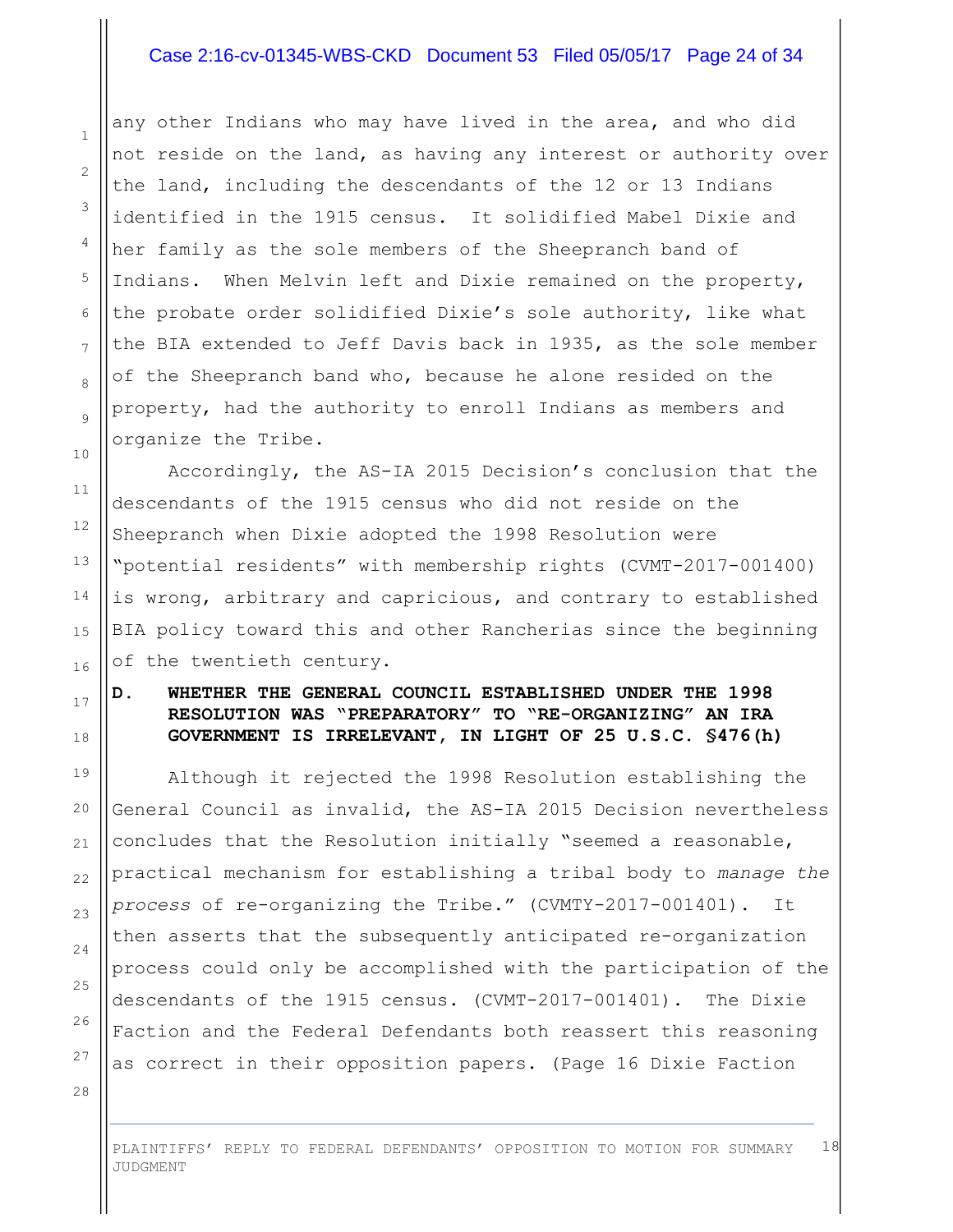#### Case 2:16-cv-01345-WBS-CKD Document 53 Filed 05/05/17 Page 25 of 34

Opposition papers; page 8 Federal Defendants' Opposition papers) It is not. It is contradictory and simply wrong under the law.

First of all, the 1998 Resolution cannot, under the AS-IA's 2015 Decision's reasoning, be valid to "manage the process of re-organizing the Tribe" into an IRA government, but yet invalid later on because when adopted it did not involve the participation of the descendants of the 1915 census. If it was valid enough to "manage" that process when first adopted, then logically it must still be valid later on. In other words, if the AS-IA's 2015 Decision concludes that the 1998 Resolution is invalid because it did not allow the descendants of the 1915 census to participate in its adoption, it cannot be valid at the outset to "manage the process of organizing the Tribe." (CVMT-2017-001401). The contradiction is obvious.

The administrative record shows that the BIA was expecting the Tribe's newly formed General Council established under the 1998 Resolution to be a means of later "re-organizing" the Tribe under the IRA. (CVMT-2011-000173 [Letter of 9/24/1998 from BIA to Dixie: "Tribes that are in the process of initially organizing usually consider how they will govern themselves until such time as the Tribe adopts a Constitution [under the IRA]"]). The BIA may have expected this to occur, because Jeff Davis had voted for an IRA governing body in 1935. (CVMT-2011- 001687). However, the IRA was amended in 2004, which effectively allowed tribes "to adopt governing documents under procedures other than those specified...[in the IRA.]" 25 U.S.C. §476(h); (CVMT-2011-002053). In other words, the Tribe could reject an IRA governing body and simply rely upon its General Council established under the 1998 Resolution as its governing body. As stated in COHEN'S HANDBOOK OF FEDERAL INDIAN LAW:

"No federal law, including the IRA itself, requires tribes to adopt any particular kind of constitution. The decision

1

2

3

4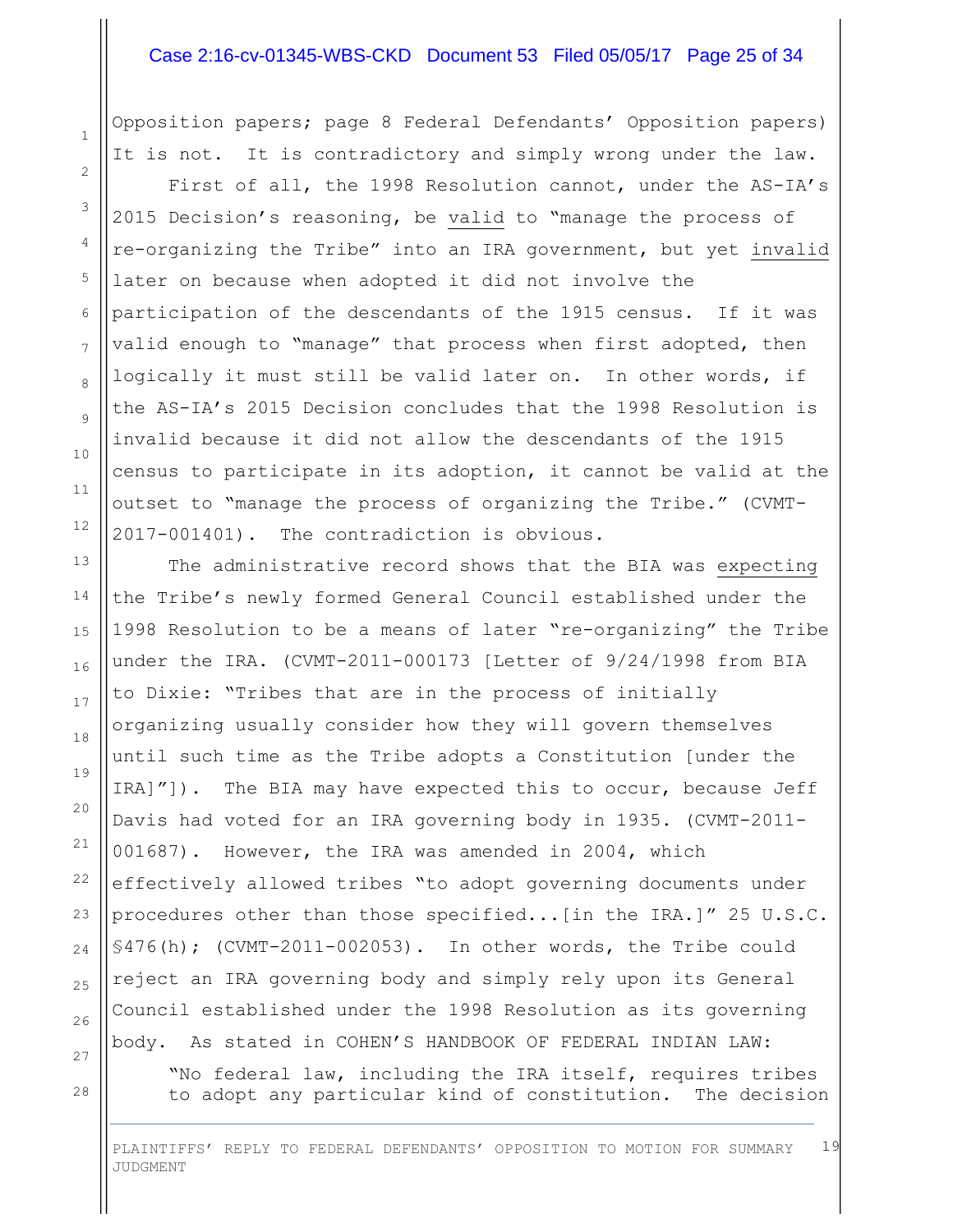#### Case 2:16-cv-01345-WBS-CKD Document 53 Filed 05/05/17 Page 26 of 34

whether to have an IRA constitution, or any written constitution at all, is a matter of tribal sovereignty and tribal initiative."

COHEN'S HANDBOOK OF FEDRAL INDIAN LAW, §4.05[3], PAGE 271 (Nell Jessup Newton ed., 2012).

The passing of 25 U.S.C. §476(h) in 2004 clarifying that tribes may organize their tribal governments outside the IRA coincides with the BIA's actions in 2005 suddenly suspending federal contract funding to the Tribe and in 2004 and 2005 taking the position that it did not recognize its General Council as the Tribe's governing body. At that time, the Tribe had told the BIA that it no longer wished to "re-organize" under the IRA (CVMT-2011-002053 ["the Tribe current reluctance to 'organize' itself under the IRA, choosing instead to avail itself of the provisions in 25 U.S.C. §476(h), first enacted in 2004...]) and would instead use its General Council as its governing body, thereby prompting the BIA to suspend federal contract funding and going so far as to force the "reorganization" process with descendants of the 1915 census in 2007. (CVMT-2011-001696).

Accordingly, although the BIA expected the Tribe's General Council established under the 1998 Resolution to be a precursor to organizing under the IRA, 25 U.S.C. §476(h) was enacted by Congress to clarify that tribes need not be compelled to organize under the IRA, thereby trumping as irrelevant the AS-IA 2015 Decision's conclusion that the 1998 Resolution was simply a means to "manage the process of reorganizing the Tribe [under the IRA]." The Tribe simply changed its mind, and has every right to keep its General Council as its governing body, which the DOI is required to accept and with whom the DOI is required to conduct government-to-government relations. (CVMT-2011- 002056).

PLAINTIFFS' REPLY TO FEDERAL DEFENDANTS' OPPOSITION TO MOTION FOR SUMMARY JUDGMENT 20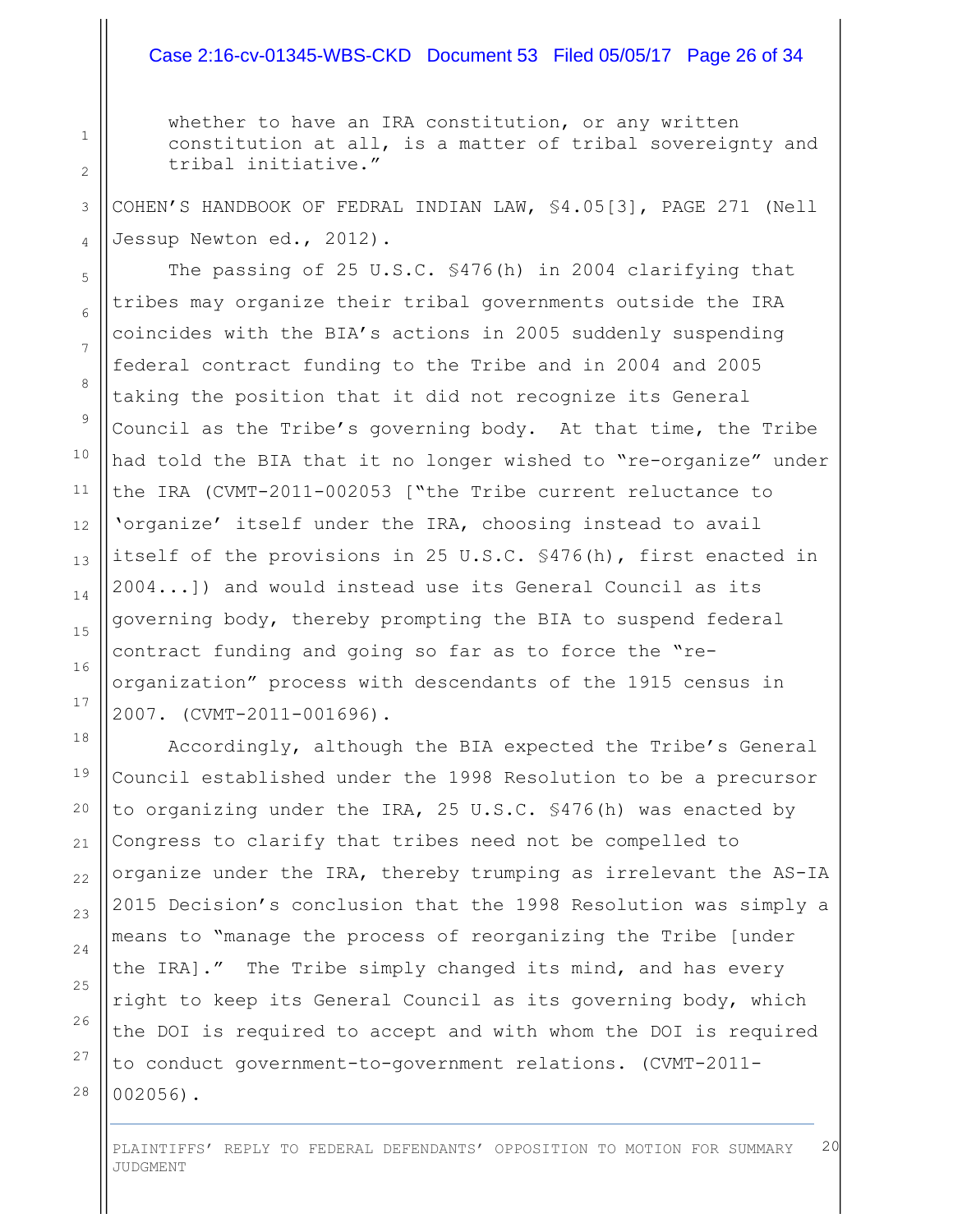#### Case 2:16-cv-01345-WBS-CKD Document 53 Filed 05/05/17 Page 27 of 34

#### **E. THE ELIGIBLE GROUP SYSTEM IS UNLAWFUL**

For the same reasons expressed above, the Eligible Group system advocated by the AS-IA 2015 Decision, and as argued by the Dixie Faction and the Federal Defendants in their opposition papers, is unlawful. It wrongfully allows the descendants of the 1915 census who were living in the Sheepranch area to participate in "re-organizing" the Tribe. First of all, the Tribe need not re-organize under the IRA. Secondly, Yakima Dixie was the only remaining Tribal member living on the Sheepranch Rancheria in 1998 who had the authority to enroll the Burley family as members and to organize the Tribe. The descendants of the 1915 census had no right to participate in the original organization of the Tribe, and presently have no rights with respect to the Tribe, for the reasons explained above.

#### **F. THERE IS NO ISSUE OR CLAIM PRECLUSION BARRING PLAINTIFFS' CLAIMS**

#### **1. The issues are not identical.**

The Dixie Faction argues that based on the rulings in *Miwok I and II* (i.e., *CVMT I* and *CVMT II*) Plaintiffs are barred by the doctrine of issue preclusion, i.e., collaterally estoppel, from challenging the AS-IA December 2015 Decision concluding that the 1998 Resolution establishing the General Council is invalid and that the Tribe's membership is presently limited to five (5) enrolled members. This contention was expressly rejected by the U.S. District Court, and the same reasoning applies here. Significantly, the Federal Defendants have abandoned this same argument raised in its moving papers, and makes no mention of it in their opposition papers. It would appear the Federal Defendants concede their issue and claim preclusion arguments lack merit.

28

1

2

3

4

5

6

7

8

9

10

11

12

13

14

15

16

17

18

19

20

21

22

23

24

25

26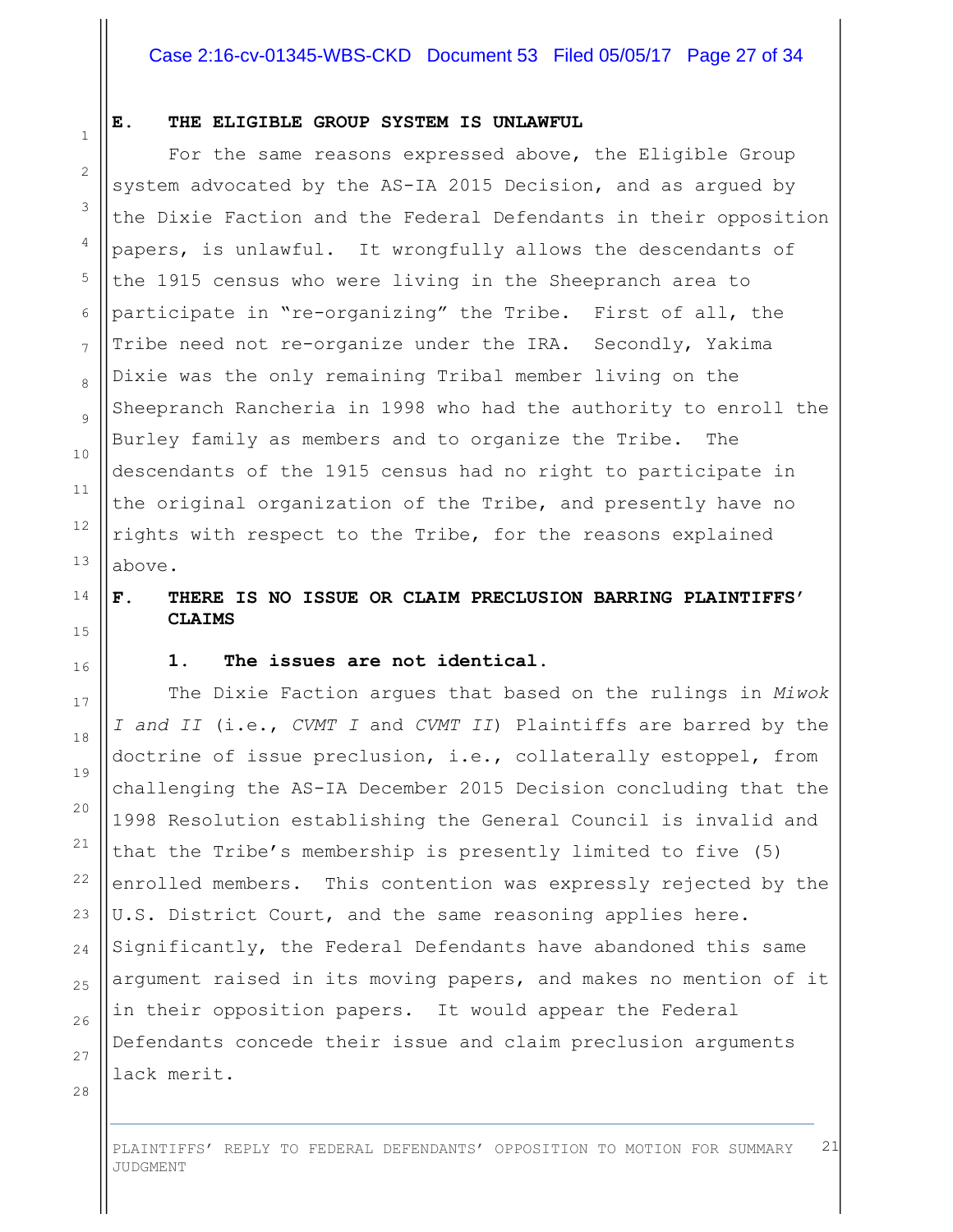#### Case 2:16-cv-01345-WBS-CKD Document 53 Filed 05/05/17 Page 28 of 34

In footnote 15 of the U.S. District Court Order remanding to the AS-IA for reconsideration, the Court stated:

1

2

3

4

5

6

7

8

9

10

11

12

13

14

15

16

17

18

19

20

21

22

23

24

25

26

27

28

Plaintiffs [the Dixie Faction] challenge the August 2011 Decision on several other legal grounds. However, each of these arguments fails. First, relying on the *CVMT I* and *CVMT II* decisions, Plaintiffs [the Dixie Faction] argue that the Secretary is barred by the doctrine of issue preclusion and/or judicial estoppel from recognizing the General Council as the governing body of the Tribe. [Citation]. This argument is without merit because *CVMT I* and *CVMT II* do not share the same contested issue with this case. *See Allen v. McCurry*, 449 U.S. 90, 94, 101 S.Ct. 411, 66 L.Ed.2d 308 (1980). **The only issue before the courts**  *CVMT I* **and** *CVMT II* **was whether the Secretary had the authority to refuse to approve a constitution submitted under IRA §476(h)(1)**. **The courts did not directly address the issues raised here, namely whether the Tribe's membership consists of five members and whether the General Council is the duly constituted government of the Tribe...**(Emphasis added).

5 F.Supp.3d at 101, fn. 15. The issues have not changed, since the U.S. District Court ruling. Plaintiffs here have likewise challenged the same issues, but in reverse, i.e., whether the AS-IA's December 2015 decision is correct in concluding that the Tribe does not consist of five members and also concluding that the 1998 Resolution establishing the General Council was invalid at the outset. Those issue were never decided in the prior *CVMT I* and *CVMT II* cases. As a result, Plaintiff is not barred from litigating them here. Dodd v. Hood River County ( $9^{th}$  Cir. 1998) 136 F.3d 1219, 1224-1225; Allen v. McCurry, supra.

#### **2. No final judgment as to** *Miwok III***.**

Collateral estoppel or "issue preclusion" under federal law requires that there be a final judgment before it can apply. In re Palmer ( $9^{th}$  Cir. 2000) 207 F.3d 566, 568. Since the Federal Defendants have conceded that, when they chose not to appeal the U.S. District Court Order, the Burley Faction could not appeal it as a "private party," because the order remanding to an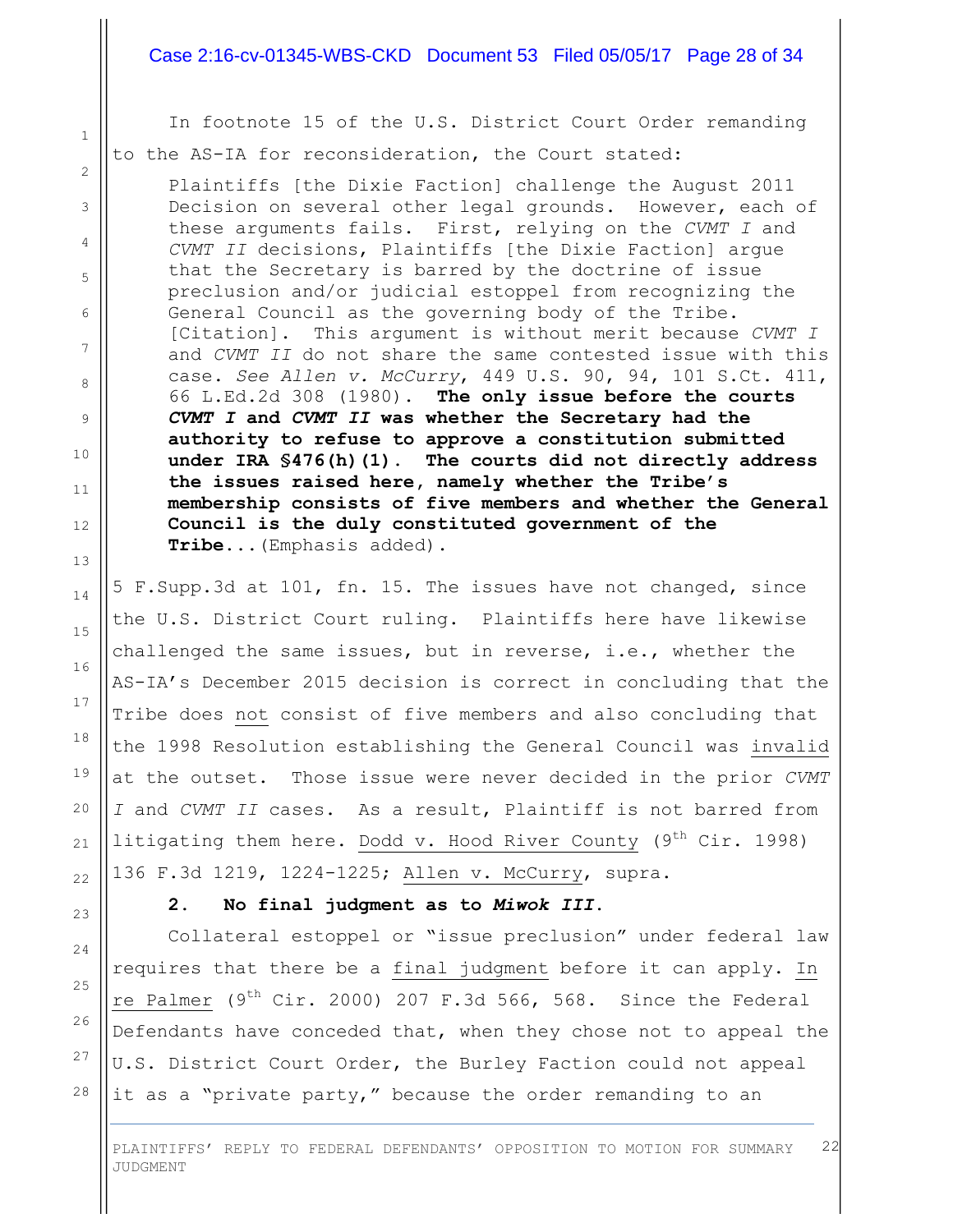#### Case 2:16-cv-01345-WBS-CKD Document 53 Filed 05/05/17 Page 29 of 34

agency "was not final within the meaning of 28 U.S.C. §1291." (Ex. "1," Motion to Dismiss Appeal for Lack of Jurisdiction, RJN "1"). As a result, collateral estoppel or "issue preclusion" does not apply to *Miwok III*.

**3. There is no res judicata, because the prior litigation did not involve the same claims.**

Res judicata applies when there is: (1) an identity of claims; (2) a final judgment on the merits; and (3) identity or privity between parties. Owens v. Kaiser Found. Health Plan, Inc.  $(9<sup>th</sup> Cir. 2001)$  244 F.3d 708, 713. As stated, the claims raised in *Miwok I* and *II* are not identical to the claims being litigated here. As a result, res judicata does bar the litigation of the claims in this action. See Stanton v. D.C. Court of Appeals (D.C. Cir. 1997) 127 F.3d 72, 78 (two cases must share the same nucleus of facts for res judicata to apply).

**4. No final judgment as to** *Miwok III***.**

Because the order in *Miwok III* does not involve a final judgment on the merits, there can be no res judicata effect of that case on the present claims being made in this case. Owens, supra.

#### **G. DIXIE AND EVERONE'S FRAUD RELATIVE TO THE FABRICATED LEADERSHIP DISPUTE IS HIGHLY RELEVANT**

The Dixie Faction and the Federal Defendants both argue that the issue of Dixie and Everone fabricating the 16-year Tribal leadership dispute is irrelevant with respect to this case. No so.

Fraud on the Court and upon the federal judicial administrative system is never "irrelevant." Dixie has admitted he in fact resigned from being Chairman of the Tribe and admitted his written resignation was never forged as he maintained throughout the years. But for this fraud perpetrated upon the system, the Tribe's governing body would not have been

28

1

2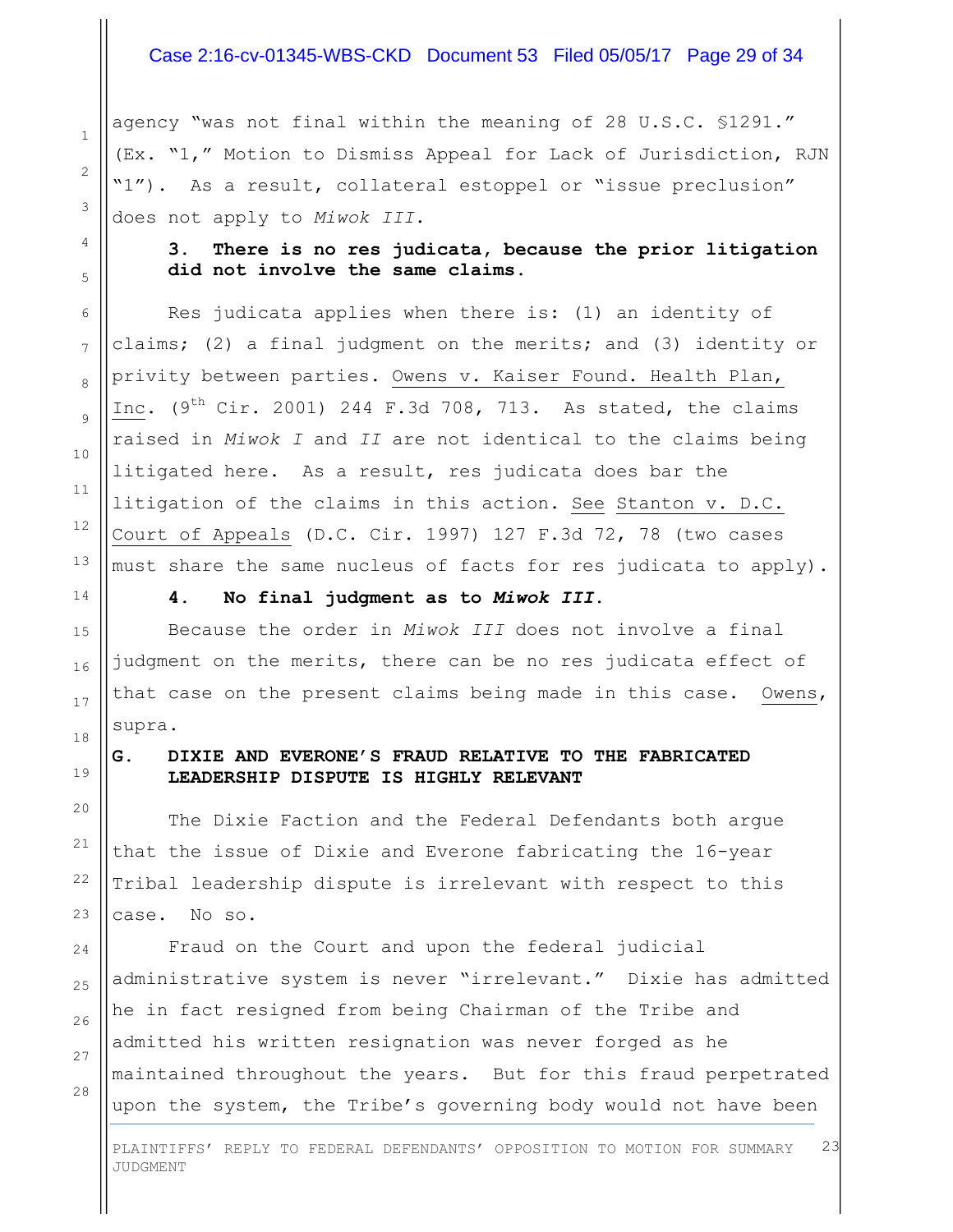#### Case 2:16-cv-01345-WBS-CKD Document 53 Filed 05/05/17 Page 30 of 34

disturbed and the Tribe would be enjoying the benefits it is entitled to receive, with Dixie as a member of the Tribe.

The fact that the Tribe remained at five (5) people is a product of this fraud. With the leadership dispute bringing chaos in conducting Tribal business, the Tribe's membership roll could not expand as it was designed to do.

Dixie and Everone's fraud in fabricating the leadership dispute is also relevant to show that Dixie considered the 1998 Resolution valid for several years after he resigned. By challenging his resignation as purportedly forged, Dixie was confirming the validity of the 1998 Resolution establishing the General Council, and rejecting the notion that descendants of the 1915 census identifying 12 or 13 Indians living in the Sheepranch were required to participate in 1998 organization of the Tribe. Because Dixie is a party to this lawsuit, such evidence is admissible against him as an admission under the Federal Rules of Evidence. FRE 801(d)(2)(A).

#### **H. IN 1998, INDIAN LAW DID NOT REQUIRE DIXIE TO ORGANIZE THE TRIBE IN ANY PARTICULAR MANNER**

The above-referenced history of the Tribe demonstrates that Yakima Dixie alone had the authority to enroll Burley and her family as members and organize the Tribe when he did in 1998. The Tribe was not organized under the IRA at that time, nor did it need to be. As stated in Cohen's Handbook of Federal Indian Law:

"Today, at least 160 Indian nations have constitutions adopted pursuant to the IRA, more than 75 have established constitutions outside its framework, and still others remain without written constitutions, either because they continue to be governed by customs and traditions, or because their basic laws are in the form of statutes. **No federal law, including the IRA itself, requires tribes to adopt any particular kind of constitution**. The decision whether to have an IRA constitution, or any written

PLAINTIFFS' REPLY TO FEDERAL DEFENDANTS' OPPOSITION TO MOTION FOR SUMMARY JUDGMENT 24

1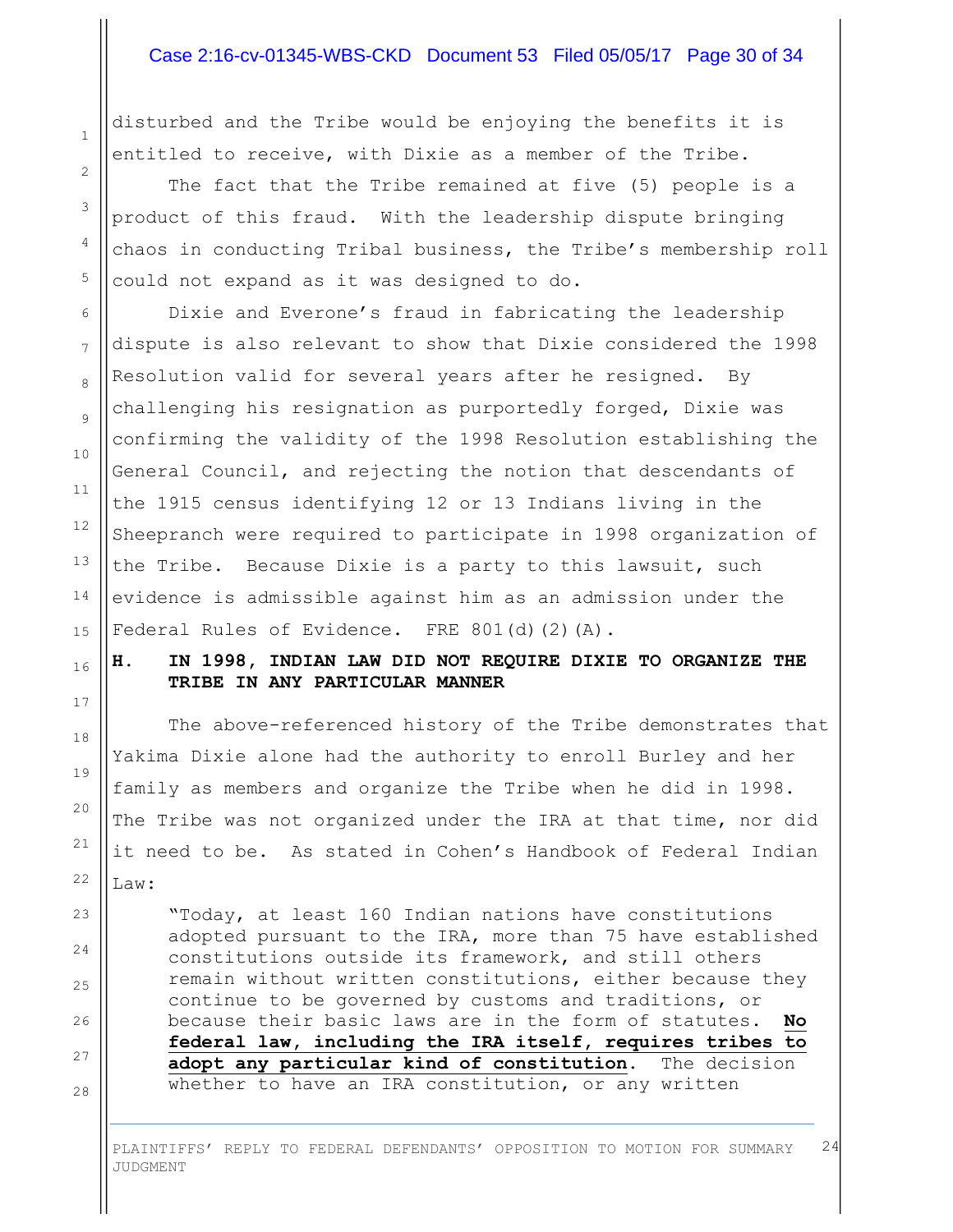#### Case 2:16-cv-01345-WBS-CKD Document 53 Filed 05/05/17 Page 31 of 34

constitution at all, is a matter of tribal sovereignty and tribal initiative." (Emphasis added).

COHEN'S HANDBOOK OF FEDERAL INDIAN LAW, 2012 ed., §405[3], page 271.

Accordingly, based on recognized Indian law, Dixie could have organized the Tribe orally and outside the IRA framework. As further stated in Cohen's Handbook of Federal Indian Law: "Tribes may thus adopt constitutions outside the IRA process.

"...Some tribes operate without a written constitution. **The absence of a written constitution does not affect the self-governing powers of Indian nations under federal law**." (Emphasis added).

\* \* \*

Id. at §4.04[3][b], page 260.

However, even though he chose to organize the Tribe in a written document, Indian law did not require it to be in any particular form. Thus, the Dixie Faction's attack of Dixie's own written constitution as "invalid," because one signature is missing or that it does not contain places for other adult members to sign who are descendants of the 12 or 13 Indians identified in the 1915 census lacks merit. (See the Dixie Faction's motion for summary judgment, filed March 2, 2012, in CVMT v. Salazar (Jewell), Case No. 1:11-cv-00160-RWR, with respect to the AS-IA's 2011 Decision: "Only two persons signed: Yakima Dixie and Silvia Burley...As the Government admits in its answer, two is not a majority of four. As a result, the 1998 Resolution is invalid on its face." Page 36).

Factually, the 1998 Resolution establishing the General Council was outside the IRA framework. The BIA could not later force the Tribe to "re-organize" under the IRA, or in any fashion, as the AS-IA's 2015 Decision dictates. (CVMT-2011-

PLAINTIFFS' REPLY TO FEDERAL DEFENDANTS' OPPOSITION TO MOTION FOR SUMMARY JUDGMENT 25

# 10 11 12 13 14 15 16 17 18 19 20 21 22

1

2

3

4

5

6

7

8

9

28

23

24

25

26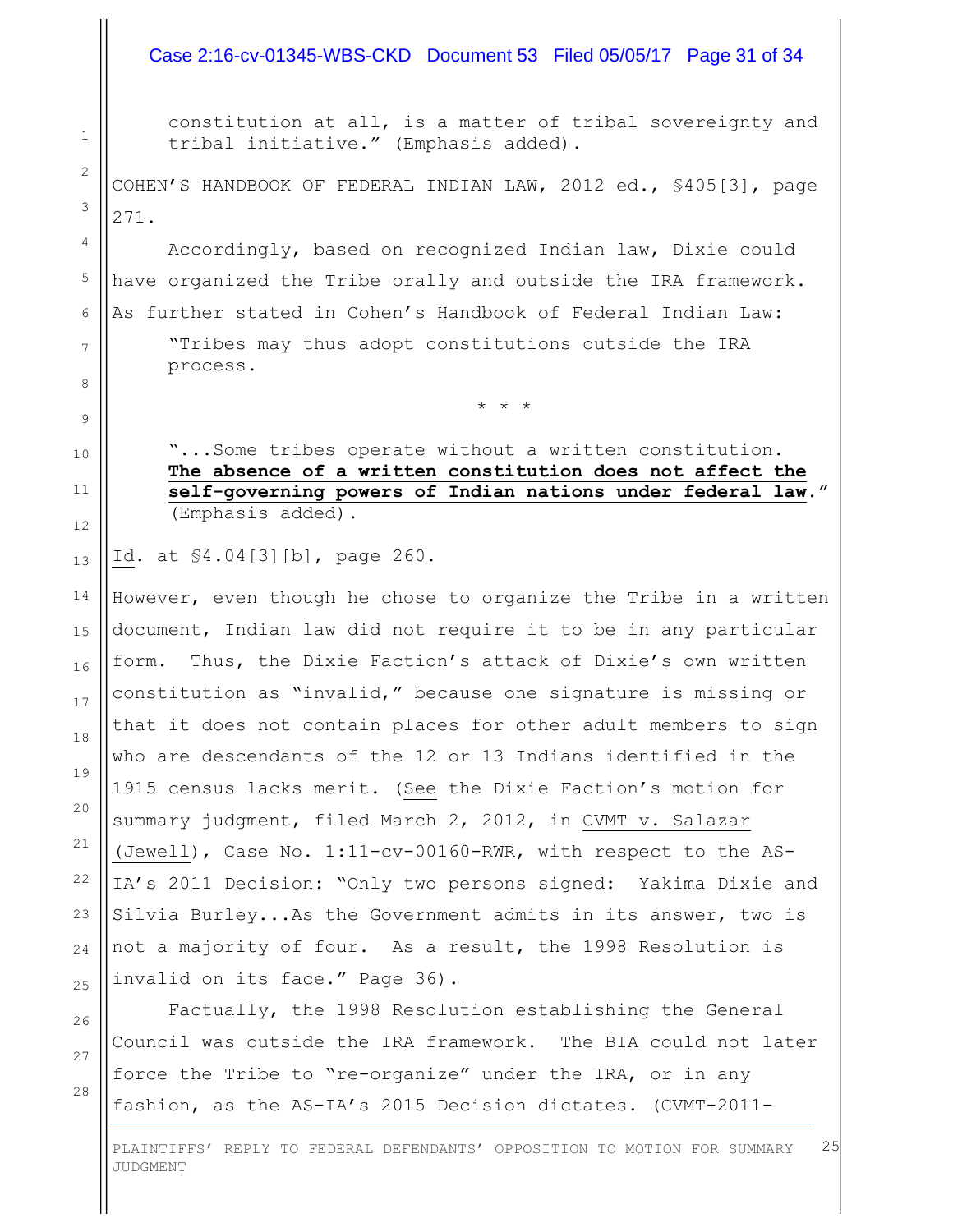#### Case 2:16-cv-01345-WBS-CKD Document 53 Filed 05/05/17 Page 32 of 34

002054); see COHEN'S HANDBOOK ON FEDERAL INDIAN LAW, supra at §4.04[3][b], page 260 ("tribes today may revoke their IRA constitutions," citing 25 U.S.C. §476(b)).

However, the AS-IA's 2015 Decision ignores the Dixie Faction's criticism of the 1998 Resolution as a document, and focuses instead on the assertion that the descendants of the 12 or 13 Indians identified in the 1915 census were purportedly "members" of the Tribe in 1998 and therefore were entitled to participate in the "re-organization" of the Tribe. For the reasons stated above, this conclusion is historically wrong and contrary to the policy the BIA was adhering to over the years with respect to this and other Rancherias since 1915. Over the years, the BIA treated only those individuals who actually resided on the Rancherias as members of the Tribe and having sole authority to organize their respect bands and enroll members. This policy was manifested in the Distribution Plan procedure in listing only those individuals who residing on the Rancherias with the authority to vote for termination. It was previously manifested in the BIA's policy and practice in choosing Jeff Davis as the only person eligible to vote for an IRA government in 1935, because he was the only one residing on the Sheepranch at that time, and was therefore the only recognized member of the Tribe.

**V.**

#### **JUDICIAL REVIEW UNDER THE ADMINISTRATIVE PROCEDURE ACT**

The Dixie Faction's judicial review section in their opposition papers is contrary to what it asserted previously in its own summary judgment motion attacking the AS-IA 2011 Decision. It applies to a review of the AS-IA 2015 Decision. It stated previously as follows:

The Administrative Procedure Act, 5 U.S.C §706 ("APA"), provides that a court must hold unlawful and set aside agency

1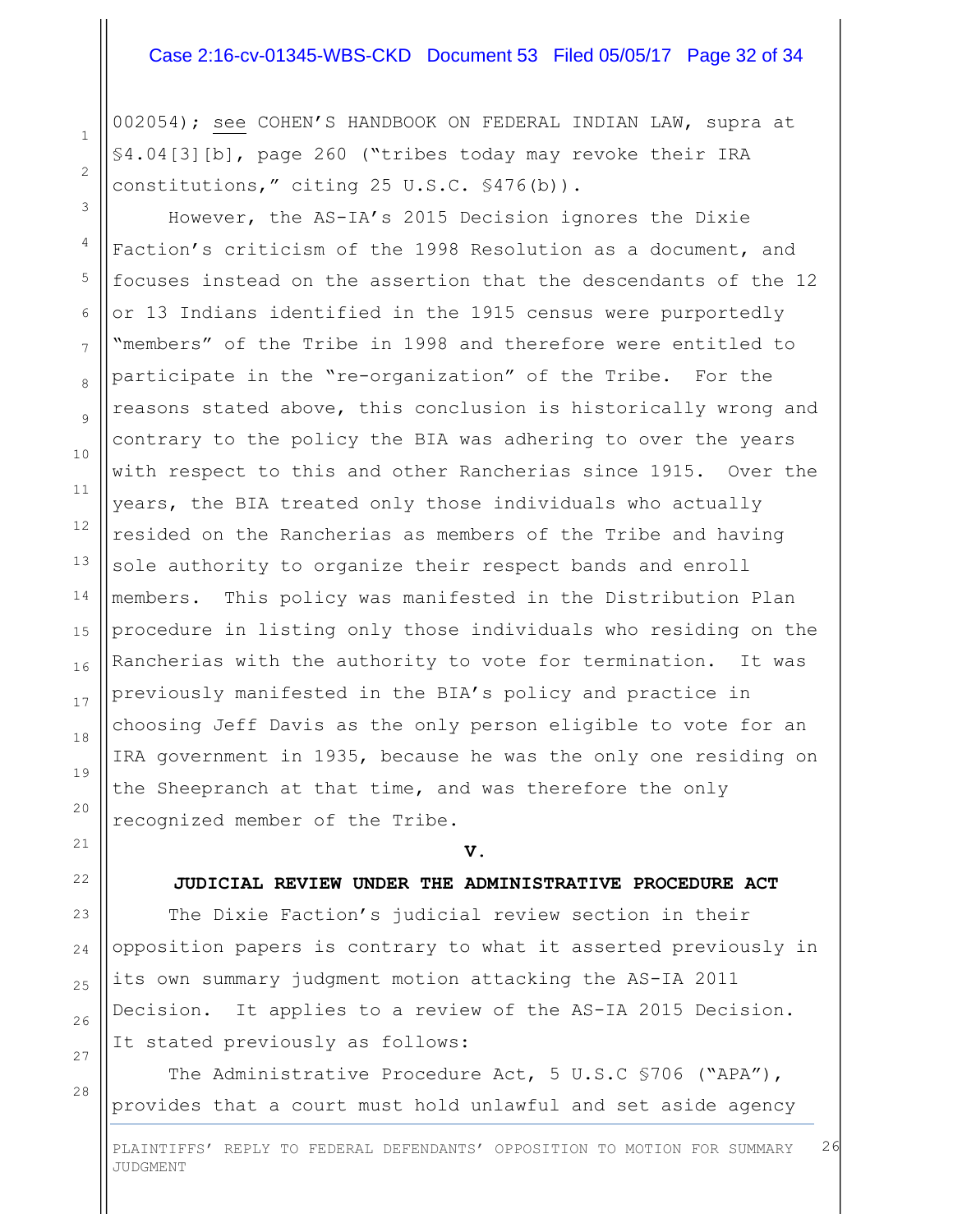#### Case 2:16-cv-01345-WBS-CKD Document 53 Filed 05/05/17 Page 33 of 34

action that is "arbitrary, capricious, an abuse of discretion, or otherwise not in accordance with law." 5 U.S.C §706(2)(A). "To make this finding the court must consider whether the decision was based on consideration of the relevant factors and whether there has been a clear error of judgment." Citizens to Preserve Overton Park v. Volpe, 401 U.S. 402, 416 (1971). Although the court should not substitute its judgment for that of the agency, its review must be "searching and careful." Marsh v. Oregon Natural Resources Council, 490 U.S. 360, 378 (1989) (citation omitted). "[W]here the agency has failed to provide a reasoned explanation, or where the record belies the agency's conclusion, [the court] must undo its action." Ransom v. Babbitt, 69 F.Supp.2d 141, 149 (D.D.C. 1999) (quoting Petroleum Communications, Inc. v. F.C.C., 22 F.3d 1164, 1172 (D.C. Cir. 1994)).

Whenever an agency changes its course it must "supply a reasoned analysis for the change." Jicarilla Apache Nation v. DOI, 613 F.3d 1112, 1119 (D.C. Cir. 2010)(citation and internal quotation marks omitted). "Reasoned decision making…necessarily requires the agency to acknowledge and provide an adequate explanation for its departure from established precedent, and an agency that neglects to do so acts arbitrarily and capriciously." Id. (citations and internal quotation marks omitted). An agency's "failure to come to grips with conflicting precedent constitutes an inexcusable departure from the essential requirement of reasoned decision making." Id. At 1120 (citations and internal quotation marks omitted); *see also* Greater Boston Television Corp. v. FCC, 444 F.2d 841, 852 (D.C. Cir. 1970)("[I]f an agency glosses over or swerves from prior precedents without discussion it may cross the line from the tolerably terse to the intolerably mute").

28

1

2

3

4

5

6

7

8

9

10

11

12

13

14

15

16

17

18

19

20

21

22

23

24

25

26

27